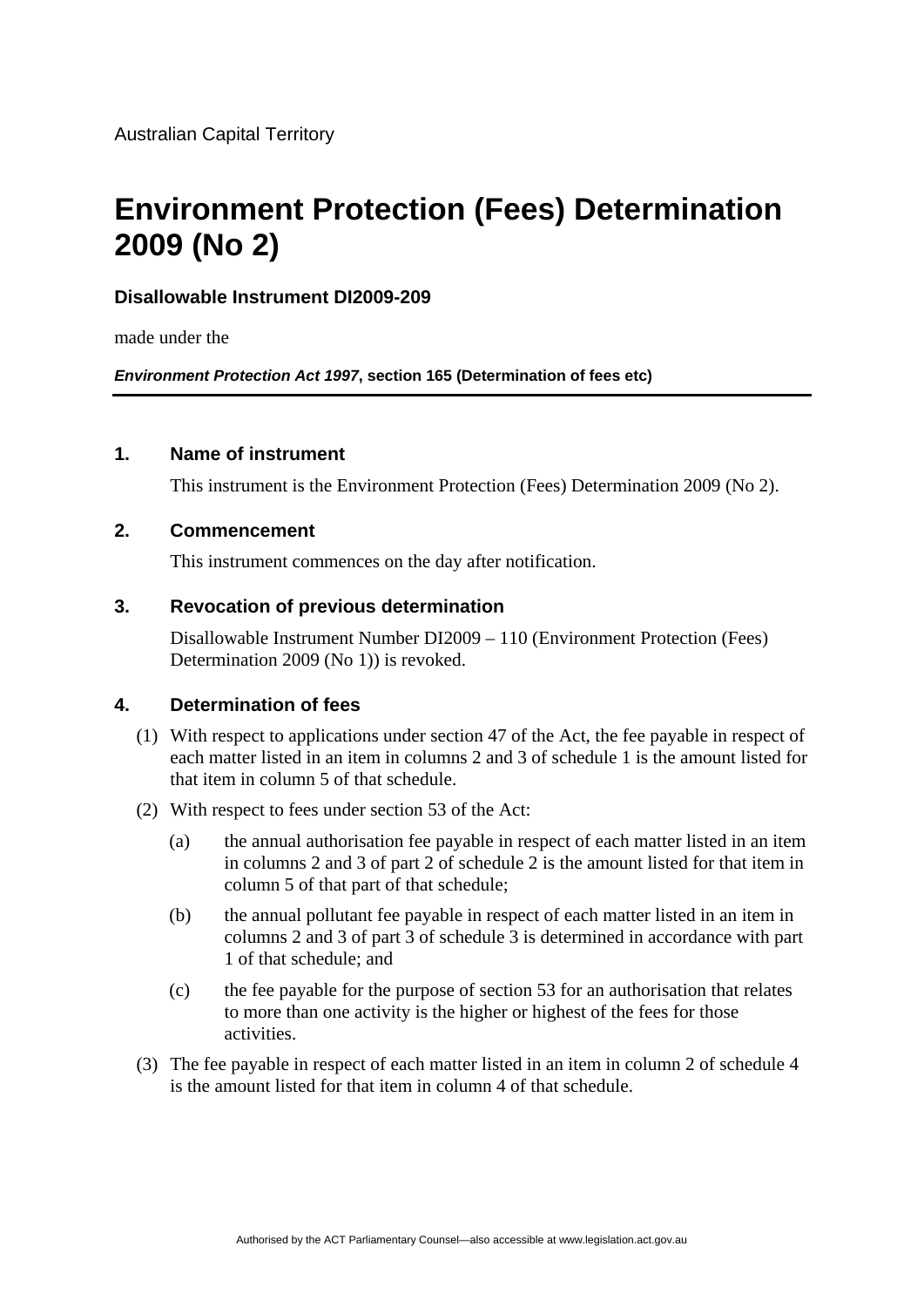#### **5. Timing of payment of fees**

- (1) The fees set out in schedule 2 are payable at the times set out in part 1 of that schedule.
- (2) The fees set out in schedule 3 are payable at the times set out in part 2 of that schedule.

#### **6. Payment of fees**

The fees determined in section 4 of this instrument are payable to the Territory by the person requesting the goods or service referred to in that section, or by the person required by the Act to pay the fee.

#### **7. Goods and services tax**

Where applicable, GST inclusive fees are marked with a double asterisk  $(*^*)$ .

#### **8. Dictionary**

In this instrument:

*the Act* means the *Environment Protection Act 1997*.

the symbol *>* means more than.

Simon Corbell MLA Minister for the Environment, Climate Change and Water 28 September 2009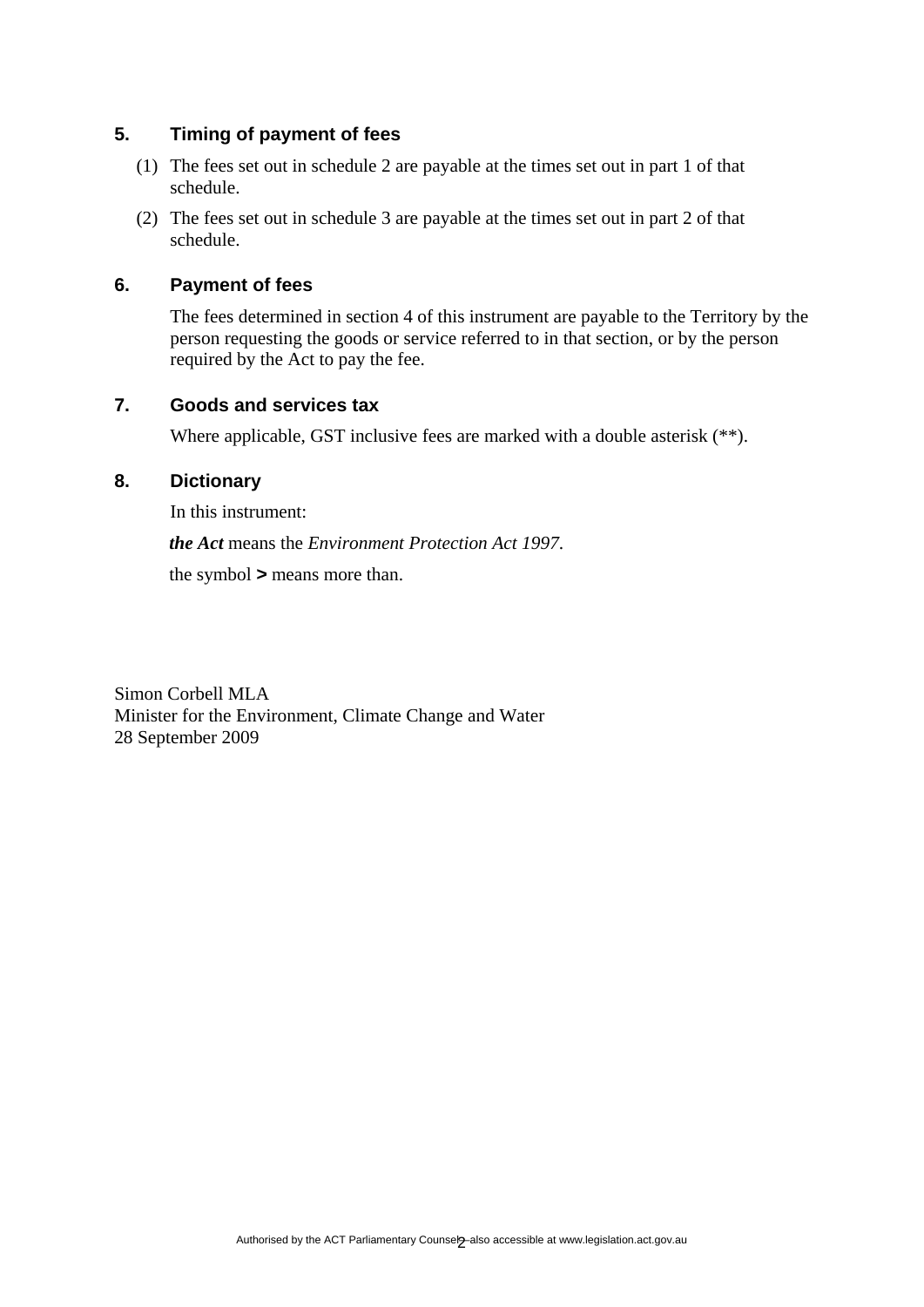| column 1                                                   | column <sub>2</sub>                                                                                                                                                | column 3                                | column 4                                                       | column 5                                 |
|------------------------------------------------------------|--------------------------------------------------------------------------------------------------------------------------------------------------------------------|-----------------------------------------|----------------------------------------------------------------|------------------------------------------|
| <b>Reference</b><br>to item in<br>schedule 1<br>of the Act | Description of activity for which fee is<br>payable                                                                                                                | Level of<br>activity                    | Fees payable<br>under former<br>determination<br>(DI 2009-110) | Fees payable<br>under this<br>instrument |
| 1.2(1)                                                     | Extraction of materials from waterways where the<br>amount expected to be extracted is:                                                                            | 0 to 30,000<br>cubic metres<br>per year | \$410.12                                                       | \$410.12                                 |
| 1.2(1)                                                     | Extraction of materials from waterways where the<br>amount expected to be extracted is:                                                                            | $>30,000$ tonnes<br>per year            | \$1,370.80                                                     | \$1,370.80                               |
| 1.2(2)                                                     | Extraction of materials from land where the<br>equipment is designed to extract:                                                                                   | $>30,000$ tonnes<br>per year            | \$1,370.80                                                     | \$1,370.80                               |
| 1.2(3)                                                     | Commercial incineration                                                                                                                                            | All                                     | \$2,056.98                                                     | \$2,056.98                               |
| 1.2(4)                                                     | Sterilisation of clinical waste                                                                                                                                    | All                                     | \$1,977.19                                                     | \$1,977.19                               |
| 1.2(5)                                                     | Conduct of a crematorium                                                                                                                                           | All                                     | \$205.01                                                       | \$205.01                                 |
| 1.2(6)                                                     | Operation of a commercial landfill                                                                                                                                 | All                                     | \$2,056.98                                                     | \$2,056.98                               |
| 1.2(7)                                                     | Acceptance of soil on land                                                                                                                                         | All                                     | \$205.01                                                       | \$205.01                                 |
| 1.2(8)                                                     | Transport of controlled waste                                                                                                                                      | All                                     | \$410.12                                                       | \$410.12                                 |
| 1.2(9)                                                     | Transportation from 1 place in the ACT to another<br>place in the ACT, of 200kg or more of regulated<br>waste or 2t or more of used, rejected or unwanted<br>tyres | All                                     | \$410.12                                                       | \$410.12                                 |
| 1.2(10)                                                    | Sewage treatment – discharge to land or water<br>where the peak load capacity is designed for:                                                                     | 100 to 50,000<br>persons per day        | \$410.12                                                       | \$410.12                                 |
| 1.2(10)                                                    | Sewage treatment – discharge to land or water<br>where the peak load capacity is designed for:                                                                     | >50,000<br>persons per day              | \$1,370.80                                                     | \$1,370.80                               |
| 1.2(11)                                                    | Treatment, handling or storage of more than 1,000<br>cubic metres of contaminated soil                                                                             | All                                     | \$204.98                                                       | \$204.98                                 |
| 1.2(12)                                                    | Treatment of more than 10,000 cubic metres of<br>contaminated soil                                                                                                 | All                                     | \$205.01                                                       | \$205.01                                 |
| 1.2(13)                                                    | Milking of animals $-$ the operation of a facility<br>designed to milk:                                                                                            | $>800$ animals<br>per day               | \$1,370.80                                                     | \$1,370.80                               |
| 1.2(14)                                                    | Processing of milk or milk products where the<br>facility is designed to process:                                                                                  | >30,000<br>kilolitres per<br>year       | \$1,370.80                                                     | \$1,370.80                               |
| 1.2(15)                                                    | Processing of agricultural crops where the facility is<br>designed to process more than:                                                                           | 30,000 tonnes<br>per year               | \$1,370.80                                                     | \$1,370.80                               |
| 1.2(16)                                                    | Commercial aquaculture or mariculture                                                                                                                              | All                                     | \$410.12                                                       | \$410.12                                 |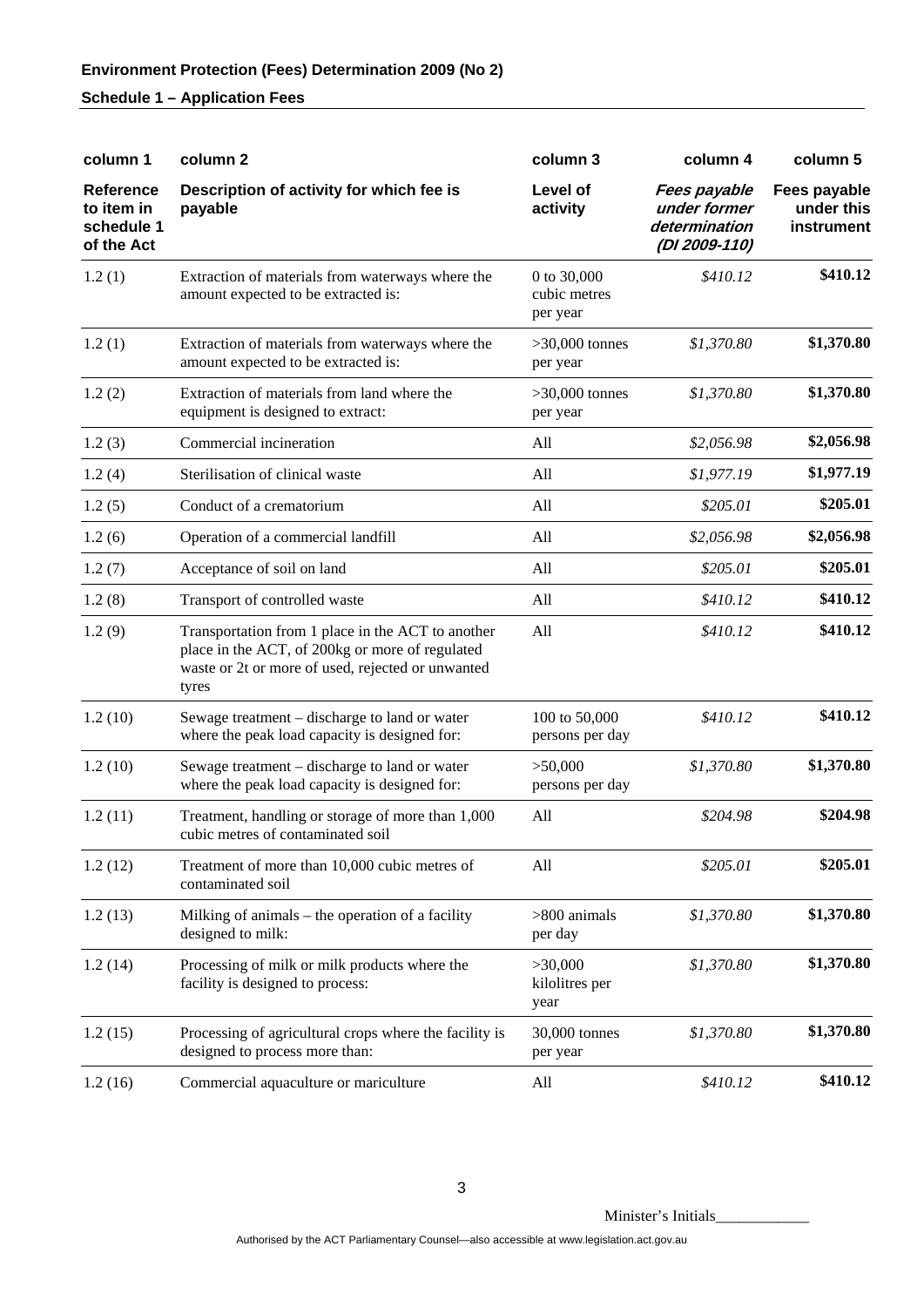| column 1                                                   | column <sub>2</sub>                                                                                                             | column 3                                            | column 4                                                       | column 5                                 |
|------------------------------------------------------------|---------------------------------------------------------------------------------------------------------------------------------|-----------------------------------------------------|----------------------------------------------------------------|------------------------------------------|
| <b>Reference</b><br>to item in<br>schedule 1<br>of the Act | Description of activity for which fee is<br>payable                                                                             | Level of<br>activity                                | Fees payable<br>under former<br>determination<br>(DI 2009-110) | Fees payable<br>under this<br>instrument |
| 1.2(17)                                                    | Operation of a stock feedlot where the live animal<br>weight designed to be accommodated by the facility<br>at any one time is: | $>200$ to 1,200<br>tonnes                           | \$410.12                                                       | \$410.12                                 |
| 1.2(17)                                                    | Operation of a stock feedlot where the live animal<br>weight designed to be accommodated by the facility<br>at any one time is: | $>1,200$ tonnes                                     | \$1,370.80                                                     | \$1,370.80                               |
| 1.2(18)                                                    | Keeping of poultry where the facility is designed to<br>accommodate live birds weighing:                                        | 180 to 375<br>tonnes                                | \$410.12                                                       | \$410.12                                 |
| 1.2(18)                                                    | Keeping of poultry where the facility is designed to<br>accommodate live birds weighing:                                        | $>375$ tonnes                                       | \$1,370.80                                                     | \$1,370.80                               |
| 1.2(19)                                                    | Operation of a commercial stock yard that sells or<br>exchanges or intends to sell or exchange live<br>animals weighting:       | $>10,000$ tonnes<br>per year                        | \$205.01                                                       | \$205.01                                 |
| 1.2(20)                                                    | Operation of an abattoir where the facility is<br>designed to process live animals weighing:                                    | >3,000<br>kilograms per<br>day                      | \$410.12                                                       | \$410.12                                 |
| 1.2(21)                                                    | Commercial cleaning or carbonisation of wool                                                                                    | All                                                 | \$411.21                                                       | \$411.21                                 |
| 1.2(22)                                                    | Tanning of animal skins or fellmongery activities<br>where the amount expected to be processed is:                              | 0 to 10,000<br>tonnes per year                      | \$410.12                                                       | \$410.12                                 |
| 1.2(22)                                                    | Tanning of animal skins or fellmongery activities<br>where the amount expected to be processed is:                              | $>10,000$ tonnes<br>per year                        | \$1,370.80                                                     | \$1,370.80                               |
| 1.2(23)                                                    | Outdoor concert activities where the venue has the<br>capacity to hold more than 2,000 people                                   | All                                                 | \$205.01                                                       | \$205.01                                 |
| 1.2(24)                                                    | Management of a concert venue that has the capacity<br>to hold more than 2,000 people                                           | <b>Exhibition Park</b><br>in Canberra               | \$684.67                                                       | \$684.67                                 |
| 1.2(24)                                                    | Management of a concert venue that has the capacity<br>to hold more than 2,000 people                                           | Other than<br><b>Exhibition Park</b><br>in Canberra | \$205.01                                                       | \$205.01                                 |
| 1.2(25)                                                    | Electricity generation where the generating capacity<br>of the plant is:                                                        | 0 to 450<br>gigawatts per<br>hour                   | \$684.67                                                       | \$684.67                                 |
| 1.2(25)                                                    | Electricity generation where the generating capacity<br>of the plant is:                                                        | >450 gigawatts<br>per hour                          | \$2,056.98                                                     | \$2,056.98                               |
| 1.2(26)                                                    | Motor racing events                                                                                                             | All                                                 | \$205.01                                                       | \$205.01                                 |
| 1.2(27)                                                    | Management of a motor racing venue                                                                                              | All                                                 | \$205.01                                                       | \$205.01                                 |
| 1.2(28)                                                    | Lighting, using or maintaining a fire in the open air<br>for the purpose of burning plant matter                                | All                                                 | \$205.01                                                       | \$205.01                                 |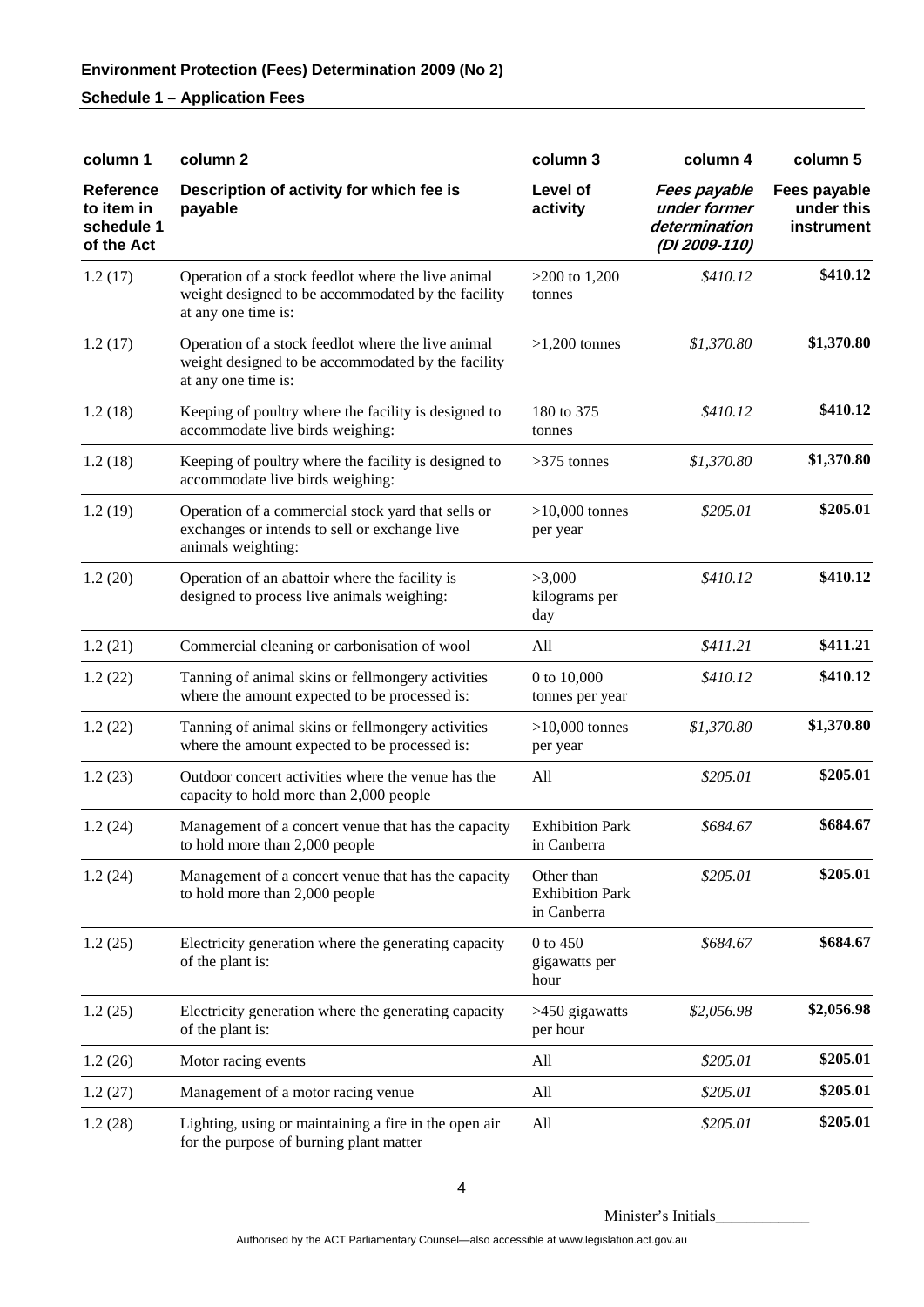| column 1                                                   | column <sub>2</sub>                                                                                  | column 3                                                                            | column 4                                                              | column 5                                 |
|------------------------------------------------------------|------------------------------------------------------------------------------------------------------|-------------------------------------------------------------------------------------|-----------------------------------------------------------------------|------------------------------------------|
| <b>Reference</b><br>to item in<br>schedule 1<br>of the Act | Description of activity for which fee is<br>payable                                                  | Level of<br>activity                                                                | <b>Fees payable</b><br>under former<br>determination<br>(DI 2009-110) | Fees payable<br>under this<br>instrument |
| 1.2(29)                                                    | Commercial use of chemical products                                                                  | All                                                                                 | \$205.01                                                              | \$205.01                                 |
| 1.2(30)                                                    | Storage of petroleum products - where the facility is<br>designed to store:                          | 50 to 500 cubic<br>metres                                                           | \$993.15                                                              | \$993.15                                 |
| 1.2(30)                                                    | Storage of petroleum products - where the facility is<br>designed to store:                          | $>500$ cubic<br>metres                                                              | \$2,056.98                                                            | \$2,056.98                               |
| 1.2(31)                                                    | Production of petroleum products                                                                     | All                                                                                 | \$2,056.98                                                            | \$2,056.98                               |
| 1.2(32)                                                    | Waste oil recovery where the amount expected to be<br>processed is:                                  | 20 to 1,000<br>tonnes per year                                                      | \$410.12                                                              | \$410.12                                 |
| 1.2(32)                                                    | Waste oil recovery where the amount expected to be<br>processed is:                                  | $>1,000$ tonnes<br>per year                                                         | \$1,370.80                                                            | \$1,370.80                               |
| 1.2(33)                                                    | Helicopter facilities                                                                                | All                                                                                 | \$410.12                                                              | \$410.12                                 |
| 1.2(34)                                                    | Logging operations – where the operation logs or<br>intends to log:                                  | $>5,000$ tonnes<br>per year                                                         | \$1,370.80                                                            | \$1,370.80                               |
| 1.2(35)                                                    | Commercial production of alcoholic beverages<br>where the facility is designed to produce:           | 100 to 21,000<br>kilolitres per<br>year                                             | \$410.12                                                              | \$410.12                                 |
| 1.2(35)                                                    | Commercial production of alcoholic beverages<br>where the facility is designed to produce:           | >21,000<br>kilolitres per<br>year                                                   | \$1,370.80                                                            | \$1,370.80                               |
| 1.2(36)                                                    | Application to land of biosolid products where the<br>amount expected to be applied is:              | $>500$ to 3,000<br>tonnes per year                                                  | \$410.12                                                              | \$410.12                                 |
| 1.2(36)                                                    | Application to land of biosolid products where the<br>amount expected to be applied is:              | $>3,000$ tonnes<br>per year                                                         | \$1,370.80                                                            | \$1,370.80                               |
| 1.2(37)                                                    | Composting activities where the amount of material<br>expected to be received for composting is:     | $>200$ tonnes of<br>animal waste or<br>$>5000$ tonnes<br>of plant waste<br>per year | \$1,370.80                                                            | \$1,370.80                               |
| 1.2(38)                                                    | Wood or timber chipping, pulping or milling where<br>the facility is designed to process or produce: | $>30,000$ cubic<br>metres per year                                                  | \$1,370.80                                                            | \$1,370.80                               |
| 1.2(39)                                                    | Manufacture of things in furnaces or kilns - where<br>the facility is designed to produce:           | $>10,000$ tonnes<br>per year                                                        | \$1,370.80                                                            | \$1,370.80                               |
| 1.2(40)                                                    | Commercial preservation of wood where the facility<br>is designed to process:                        | $>10,000$ cubic<br>metres per year                                                  | \$1,370.80                                                            | \$1,370.80                               |
| 1.2(41)                                                    | Production of concrete or concrete products where<br>the facility is designed to produce:            | 7,000 to 13,000<br>cubic metres<br>per year                                         | \$410.12                                                              | \$410.12                                 |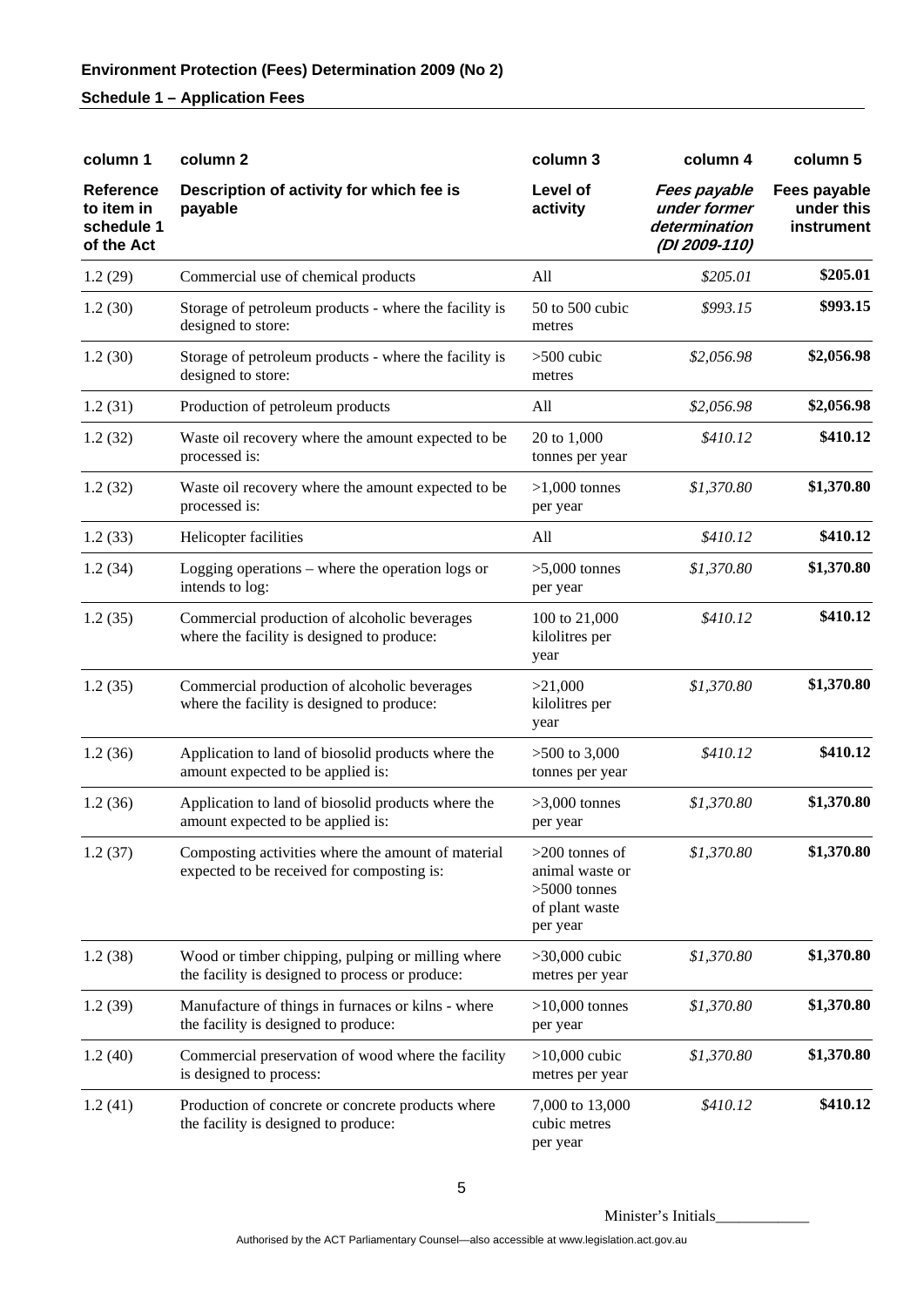| column 1                                                   | column 2                                                                                                  | column 3                                                           | column 4                                                       | column 5                                 |
|------------------------------------------------------------|-----------------------------------------------------------------------------------------------------------|--------------------------------------------------------------------|----------------------------------------------------------------|------------------------------------------|
| <b>Reference</b><br>to item in<br>schedule 1<br>of the Act | Description of activity for which fee is<br>payable                                                       | Level of<br>activity                                               | Fees payable<br>under former<br>determination<br>(DI 2009-110) | Fees payable<br>under this<br>instrument |
| 1.2(41)                                                    | Production of concrete or concrete products where<br>the facility is designed to produce:                 | $>13,000$ cubic<br>metres per year                                 | \$1,370.80                                                     | \$1,370.80                               |
| 1.2(42)                                                    | Production of bituminous road building materials<br>where the facility is designed to produce:            | $>30,000$ tonnes<br>per year                                       | \$1,370.80                                                     | \$1,370.80                               |
| 1.2(43)                                                    | Crushing, grinding or separating of materials where<br>the facility is designed to produce:               | $10,000$ to<br>30,000 tonnes<br>per year                           | \$410.12                                                       | \$410.12                                 |
| 1.2(43)                                                    | Crushing, grinding or separating of materials where<br>the facility is designed to produce:               | $>30,000$ tonnes<br>per year                                       | \$1,370.80                                                     | \$1,370.80                               |
| 1.2(44)                                                    | The sale or supply in the Territory of firewood to the<br>person who intends to use it                    | All                                                                | \$205.01                                                       | \$205.01                                 |
| 1.2(45)                                                    | Sale or supply in the Territory of firewood to a<br>person other than to the person who intends to use it | All                                                                | \$205.01                                                       | \$205.01                                 |
| 1.2(46)                                                    | Preparation for sale or supply of firewood in the<br>Territory                                            | All                                                                | \$205.01                                                       | \$205.01                                 |
| 1.2(47)                                                    | The operation of a firearm shooting range                                                                 | All                                                                | \$205.01                                                       | \$205.01                                 |
| 1.3(1)                                                     | Manufacture of things in furnaces or kilns - where<br>the facility is designed to produce                 | more than 100<br>tonnes and less<br>than 10,000<br>tonnes per year | \$205.01                                                       | \$205.01                                 |
| 1.3(2)                                                     | Commercial preservation of wood where the facility<br>is designed to process                              | less than<br>10,000 cubic<br>metres per year                       | \$205.01                                                       | \$205.01                                 |
| 1.3(3)                                                     | Forestry activities                                                                                       | All                                                                | \$2,056.98                                                     | \$2,056.98                               |
| 1.3(4)                                                     | Major land development or construction activities<br>on a site of 0.3 hectares or greater                 | All                                                                | \$205.01                                                       | \$205.01                                 |
| 1.3(5)                                                     | Management of municipal services maintenance on<br>unleased land                                          | All                                                                | \$2,056.98                                                     | \$2,056.98                               |
| 1.3(6)                                                     | Wastewater recycling activities                                                                           | All                                                                | \$205.01                                                       | \$205.01                                 |
| 1.3(7)                                                     | Commercial collection of waste from commercial<br>premises                                                | All                                                                | \$205.01                                                       | \$205.01                                 |

*Note* The fees set out in column 4 are for comparison purposes only.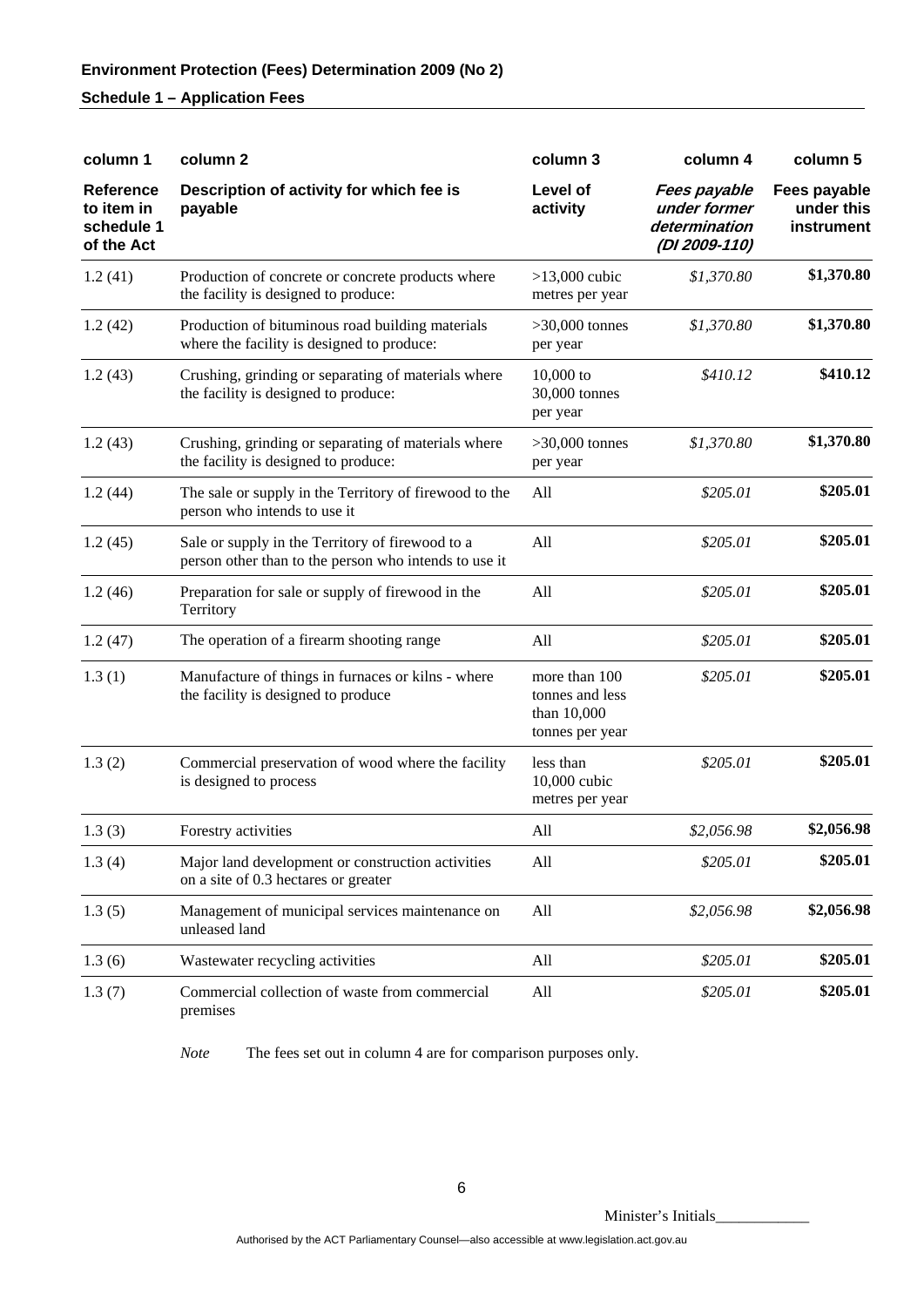#### **Part 1 – Annual Authorisation Fees – timing of payments**

- 1. (a) The annual fee payable for the purposes of an activity described in item 10 of Table 1.2 of Schedule 1 of the Act is payable in four instalments of three months each.
	- (b) The commencement date for the instalments is the day after the date of effect or anniversary of effect of the authorisation. The commencement date for the second, third and fourth instalments each year is three months, six months and nine months respectively after the commencement date for the first instalment for that year.
	- (c) The instalment finish date is the day after the day three months from the instalment commencement date.
	- (d) Each instalment payment is payable within 60 days after the instalment finish date.
- 2. The fee payable for any other activity set out in part 2 of this schedule is payable within 30 days after the date of effect or anniversary of effect of the relevant authorisation for that activity.

| column 1                                                   | column <sub>2</sub>                                                               | column 3                                   | column 4                                                       | column 5                                 |
|------------------------------------------------------------|-----------------------------------------------------------------------------------|--------------------------------------------|----------------------------------------------------------------|------------------------------------------|
| Referenc<br>e to item<br>in<br>schedule<br>1 of the<br>Act | Description of activity for which fee is<br>payable                               | Level of activity                          | Fees payable<br>under former<br>determination<br>(DI 2009-110) | Fees payable<br>under this<br>instrument |
| 1.2(1)                                                     | Extraction of materials from waterways where the<br>amount extracted per year is: | 0 to 30,000 cubic<br>metres                | \$620.58                                                       | \$620.58                                 |
| 1.2(1)                                                     | Extraction of materials from waterways where the<br>amount extracted per year is: | $>30,000$ to 50,000<br>cubic metres        | \$1,862.22                                                     | \$1,862.22                               |
| 1.2(1)                                                     | Extraction of materials from waterways where the<br>amount extracted per year is: | $>50,000$ to<br>100,000 cubic<br>metres    | \$6,207.90                                                     | \$6,207.90                               |
| 1.2(1)                                                     | Extraction of materials from waterways where the<br>amount extracted per year is: | $>100,000$ to<br>500,000 cubic<br>metres   | \$16,761.59                                                    | \$16,761.59                              |
| 1.2(1)                                                     | Extraction of materials from waterways where the<br>amount extracted per year is: | $>500,000$ to<br>2,000,000 cubic<br>metres | \$41,594.00                                                    | \$41,594.00                              |
| 1.2(1)                                                     | Extraction of materials from waterways where the<br>amount extracted per year is: | $>2,000,000$ cubic<br>metres               | \$74,496.81                                                    | \$74,496.81                              |
| 1.2(2)                                                     | Extraction of materials from land where the amount<br>extracted is:               | 0 to 30,000 tonnes<br>per year             | \$620.58                                                       | \$620.58                                 |
| 1.2(2)                                                     | Extraction of materials from land where the amount<br>extracted is:               | $>30,000$ to 50,000<br>tonnes per year     | \$1,862.22                                                     | \$1,862.22                               |
| 1.2(2)                                                     | Extraction of materials from land where the amount<br>extracted is:               | $>50,000$ to<br>100,000 tonnes<br>per year | \$6,207.90                                                     | \$6,207.90                               |

**Part 2 – Annual Authorisation Fees payable for activities**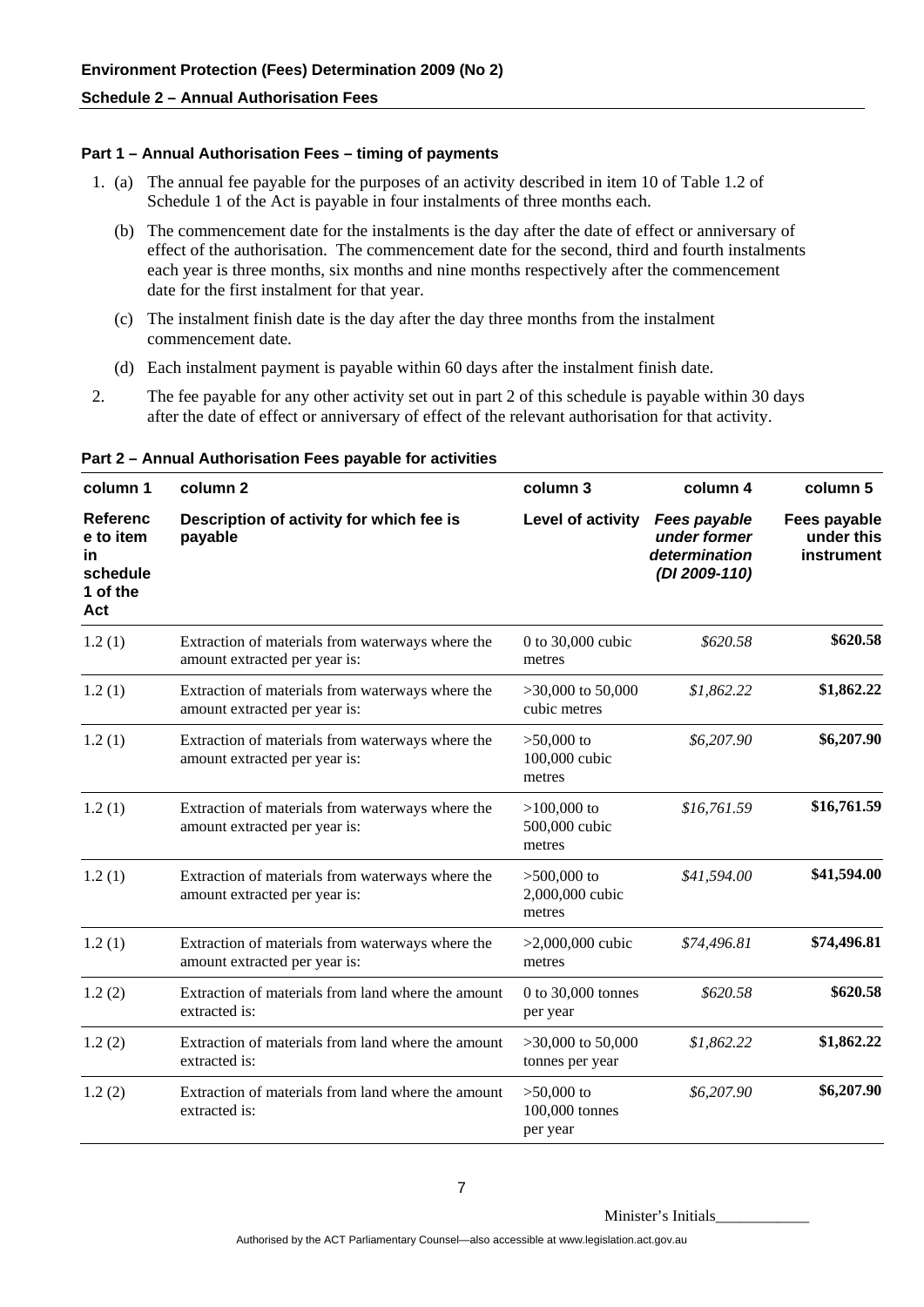| column 1                                                          | column <sub>2</sub>                                                                                    | column 3                                      | column 4                                                              | column 5                                 |
|-------------------------------------------------------------------|--------------------------------------------------------------------------------------------------------|-----------------------------------------------|-----------------------------------------------------------------------|------------------------------------------|
| <b>Referenc</b><br>e to item<br>in<br>schedule<br>1 of the<br>Act | Description of activity for which fee is<br>payable                                                    | Level of activity                             | <b>Fees payable</b><br>under former<br>determination<br>(DI 2009-110) | Fees payable<br>under this<br>instrument |
| 1.2(2)                                                            | Extraction of materials from land where the amount<br>extracted is:                                    | $>100,000$ to<br>500,000 tonnes<br>per year   | \$16,761.59                                                           | \$16,761.59                              |
| 1.2(2)                                                            | Extraction of materials from land where the amount<br>extracted is:                                    | $>500,000$ to<br>2,000,000 tonnes<br>per year | \$41,594.00                                                           | \$41,594.00                              |
| 1.2(2)                                                            | Extraction of materials from land where the amount<br>extracted is:                                    | $>2,000,000$ tonnes<br>per year               | \$74,496.81                                                           | \$74,496.81                              |
| 1.2(3)                                                            | Commercial incineration of cytotoxic, clinical or<br>quarantine waste where the amount incinerated is: | $0$ to $1,000$ tonnes<br>per year             | \$3,103.87                                                            | \$3,103.87                               |
| 1.2(3)                                                            | Commercial incineration of cytotoxic, clinical or<br>quarantine waste where the amount incinerated is: | $>1,000$ tonnes per<br>year                   | \$8,070.29                                                            | \$8,070.29                               |
| 1.2(3)                                                            | Commercial incineration of municipal waste                                                             | All                                           | \$8,070.29                                                            | \$8,070.29                               |
| 1.2(4)                                                            | Sterilisation of clinical waste                                                                        | All                                           | \$3,885.60                                                            | \$3,885.60                               |
| 1.2(5)                                                            | Conduct of a crematorium                                                                               | All                                           | \$205.01                                                              | \$205.01                                 |
| 1.2(6)                                                            | Operation of a commercial landfill where the<br>amount of waste received is:                           | $>5,000$ to 20,000<br>tonnes per year         | \$3,476.22                                                            | \$3,476.22                               |
| 1.2(6)                                                            | Operation of a commercial landfill where the<br>amount of waste received is:                           | $>20,000$ to<br>100,000 tonnes<br>per year    | \$4,469.60                                                            | \$4,469.60                               |
| 1.2(6)                                                            | Operation of a commercial landfill where the<br>amount of waste received is:                           | $>100,000$ tonnes<br>per year                 | \$5,462.97                                                            | \$5,462.97                               |
| 1.2(7)                                                            | Acceptance of soil on land                                                                             | All                                           | \$205.06                                                              | \$205.06                                 |
| 1.2(8)                                                            | Transport of controlled waste where the number of<br>vehicles authorised to transport waste is:        | $0$ to $3$                                    | \$496.55                                                              | \$496.55                                 |
| 1.2(8)                                                            | Transport of controlled waste where the number of<br>vehicles authorised to transport waste is:        | $>3$ to 7                                     | \$993.15                                                              | \$993.15                                 |
| 1.2(8)                                                            | Transport of controlled waste where the number of<br>vehicles authorised to transport waste is:        | $>7$ to 11                                    | \$1,489.76                                                            | \$1,489.76                               |
| 1.2(8)                                                            | Transport of controlled waste where the number of<br>vehicles authorised to transport waste is:        | >11                                           | \$1,987.01                                                            | \$1,987.01                               |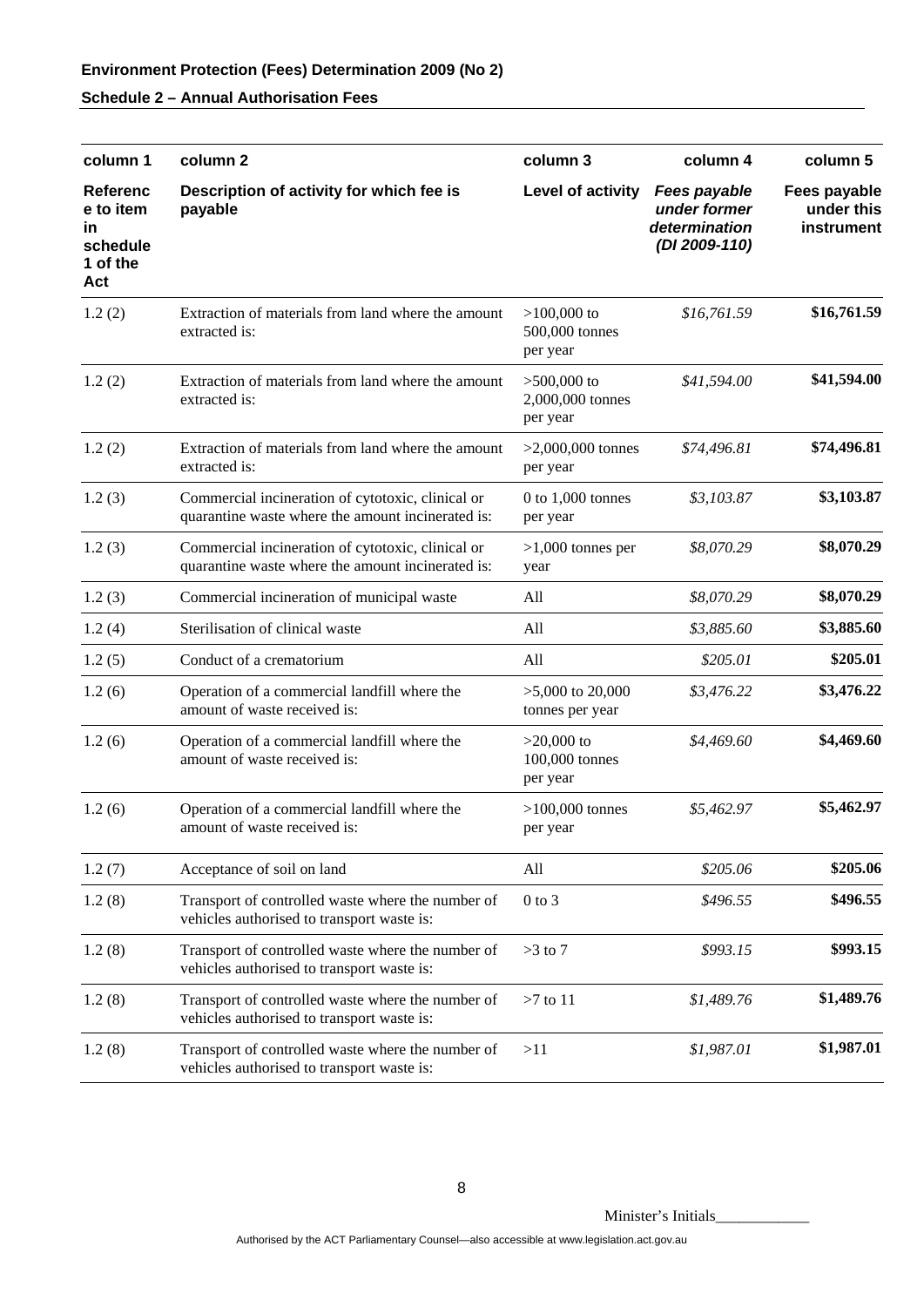# **Environment Protection (Fees) Determination 2009 (No 2)**

## **Schedule 2 – Annual Authorisation Fees**

| column 1                                                          | column 2                                                                                                                                                           | column 3                                      | column 4                                                       | column 5                                 |
|-------------------------------------------------------------------|--------------------------------------------------------------------------------------------------------------------------------------------------------------------|-----------------------------------------------|----------------------------------------------------------------|------------------------------------------|
| <b>Referenc</b><br>e to item<br>in<br>schedule<br>1 of the<br>Act | Description of activity for which fee is<br>payable                                                                                                                | Level of activity                             | Fees payable<br>under former<br>determination<br>(DI 2009-110) | Fees payable<br>under this<br>instrument |
| 1.2(9)                                                            | Transportation from 1 place in the ACT to another<br>place in the ACT, of 200kg or more of regulated<br>waste or 2t or more of used, rejected or unwanted<br>tyres | All                                           | \$1,986.47                                                     | \$1,986.47                               |
| 1.2(10)                                                           | Sewage treatment where the amount of effluent<br>discharged is:                                                                                                    | 0 to 20 megalitres<br>per year                | \$620.58                                                       | \$620.58                                 |
| 1.2(10)                                                           | Sewage treatment where the amount of effluent<br>discharged is:                                                                                                    | $>20$ to 100<br>megalitres per<br>year        | \$993.15                                                       | \$993.15                                 |
| 1.2(10)                                                           | Sewage treatment where the amount of effluent<br>discharged is:                                                                                                    | $>100$ to 1,000<br>megalitres per<br>year     | \$3,103.87                                                     | \$3,103.87                               |
| 1.2(10)                                                           | Sewage treatment where the amount of effluent<br>discharged is:                                                                                                    | $>1,000$ to 5,000<br>megalitres per<br>year   | \$8,070.29                                                     | \$8,070.29                               |
| 1.2(10)                                                           | Sewage treatment where the amount of effluent<br>discharged is:                                                                                                    | $>5,000$ to 10,000<br>megalitres per<br>year  | \$20,486.41                                                    | \$20,486.41                              |
| 1.2(10)                                                           | Sewage treatment where the amount of effluent<br>discharged is:                                                                                                    | $>10,000$ to 20,000<br>megalitres per<br>year | \$37,248.26                                                    | \$37,248.26                              |
| 1.2(10)                                                           | Sewage treatment where the amount of effluent<br>discharged is:                                                                                                    | $>20,000$ to 30,000<br>megalitres per<br>year | \$52,147.68                                                    | \$52,147.68                              |
| 1.2(10)                                                           | Sewage treatment where the amount of effluent<br>discharged is:                                                                                                    | $>30,000$ to 40,000<br>megalitres per<br>year | \$69,530.28                                                    | \$69,530.28                              |
| 1.2(10)                                                           | Sewage treatment where the amount of effluent<br>discharged is:                                                                                                    | >40,000<br>megalitres per<br>year             | \$329,027.64                                                   | \$329,027.64                             |
| 1.2(11)                                                           | Treatment, handling or storage of more than 1,000<br>cubic metres of contaminated soil                                                                             | All                                           | \$6,207.90                                                     | \$6,207.90                               |
| 1.2(12)                                                           | Treatment of more than 10,000 cubic metres of<br>contaminated soil                                                                                                 | All                                           | \$6,207.90                                                     | \$6,207.90                               |
| 1.2(13)                                                           | Milking of animals where the number of animals<br>milked per day is:                                                                                               | $0$ to $800\,$                                | \$620.58                                                       | \$620.58                                 |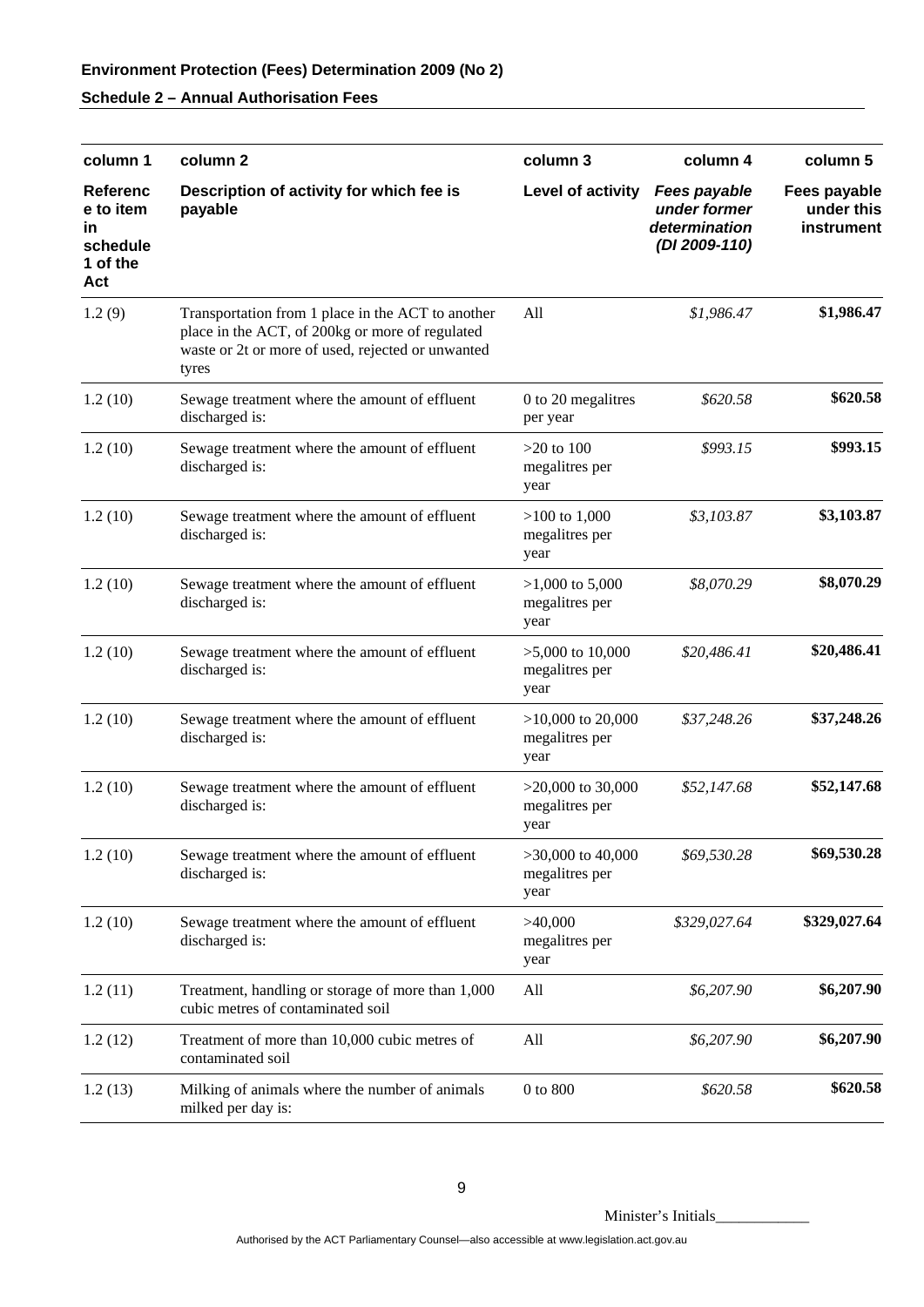| column 1                                                          | column 2                                                                                                 | column 3                                       | column 4                                                       | column 5                                 |
|-------------------------------------------------------------------|----------------------------------------------------------------------------------------------------------|------------------------------------------------|----------------------------------------------------------------|------------------------------------------|
| <b>Referenc</b><br>e to item<br>in<br>schedule<br>1 of the<br>Act | Description of activity for which fee is<br>payable                                                      | Level of activity                              | Fees payable<br>under former<br>determination<br>(DI 2009-110) | Fees payable<br>under this<br>instrument |
| 1.2(13)                                                           | Milking of animals where the number of animals<br>milked per day is:                                     | $>800$ to 1,600                                | \$1,862.22                                                     | \$1,862.22                               |
| 1.2(13)                                                           | Milking of animals where the number of animals<br>milked per day is:                                     | >1,600                                         | \$6,207.90                                                     | \$6,207.90                               |
| 1.2(14)                                                           | Processing of milk or milk products where the<br>amount processed is:                                    | 0 to 30,000<br>kilolitres per year             | \$620.58                                                       | \$620.58                                 |
| 1.2(14)                                                           | Processing of milk or milk products where the<br>amount processed is:                                    | $>30,000$ to<br>100,000 kilolitres<br>per year | \$1,862.22                                                     | \$1,862.22                               |
| 1.2(14)                                                           | Processing of milk or milk products where the<br>amount processed is:                                    | >100,000<br>kilolitres per year                | \$6,207.90                                                     | \$6,207.90                               |
| 1.2(15)                                                           | Processing of agricultural crops where the amount<br>processed is:                                       | 0 to 30,000 tonnes<br>per year                 | \$620.58                                                       | \$620.58                                 |
| 1.2(15)                                                           | Processing of agricultural crops where the amount<br>processed is:                                       | $>30,000$ to<br>100,000 tonnes<br>per year     | \$1,862.22                                                     | \$1,862.22                               |
| 1.2(15)                                                           | Processing of agricultural crops where the amount<br>processed is:                                       | $>100,000$ to<br>250,000 tonnes<br>per year    | \$6,207.90                                                     | \$6,207.90                               |
| 1.2(15)                                                           | Processing of agricultural crops where the amount<br>processed is:                                       | $>250,000$ tonnes<br>per year                  | \$16,761.59                                                    | \$16,761.59                              |
| 1.2(16)                                                           | Commercial aquaculture where waste is discharged<br>to a waterway and the surface area of water used is: | 0 to 2 hectares                                | \$620.58                                                       | \$620.58                                 |
| 1.2(16)                                                           | Commercial aquaculture where waste is discharged<br>to a waterway and the surface area of water used is: | $>2$ to 10 hectares                            | \$1,862.22                                                     | \$1,862.22                               |
| 1.2(16)                                                           | Commercial aquaculture where waste is discharged<br>to a waterway and the surface area of water used is: | $>10$ hectares                                 | \$6,207.90                                                     | \$6,207.90                               |
| 1.2(16)                                                           | Commercial aquaculture where waste is not<br>discharged to a waterway                                    | All                                            | \$205.01                                                       | \$205.01                                 |
| 1.2(17)                                                           | Operation of a stock feedlot where the live animal<br>weight accommodated is:                            | 0 to 200 tonnes                                | \$205.01                                                       | \$205.01                                 |
| 1.2(17)                                                           | Operation of a stock feedlot where the live animal<br>weight accommodated is:                            | $>200$ to 500<br>tonnes                        | \$620.58                                                       | \$620.58                                 |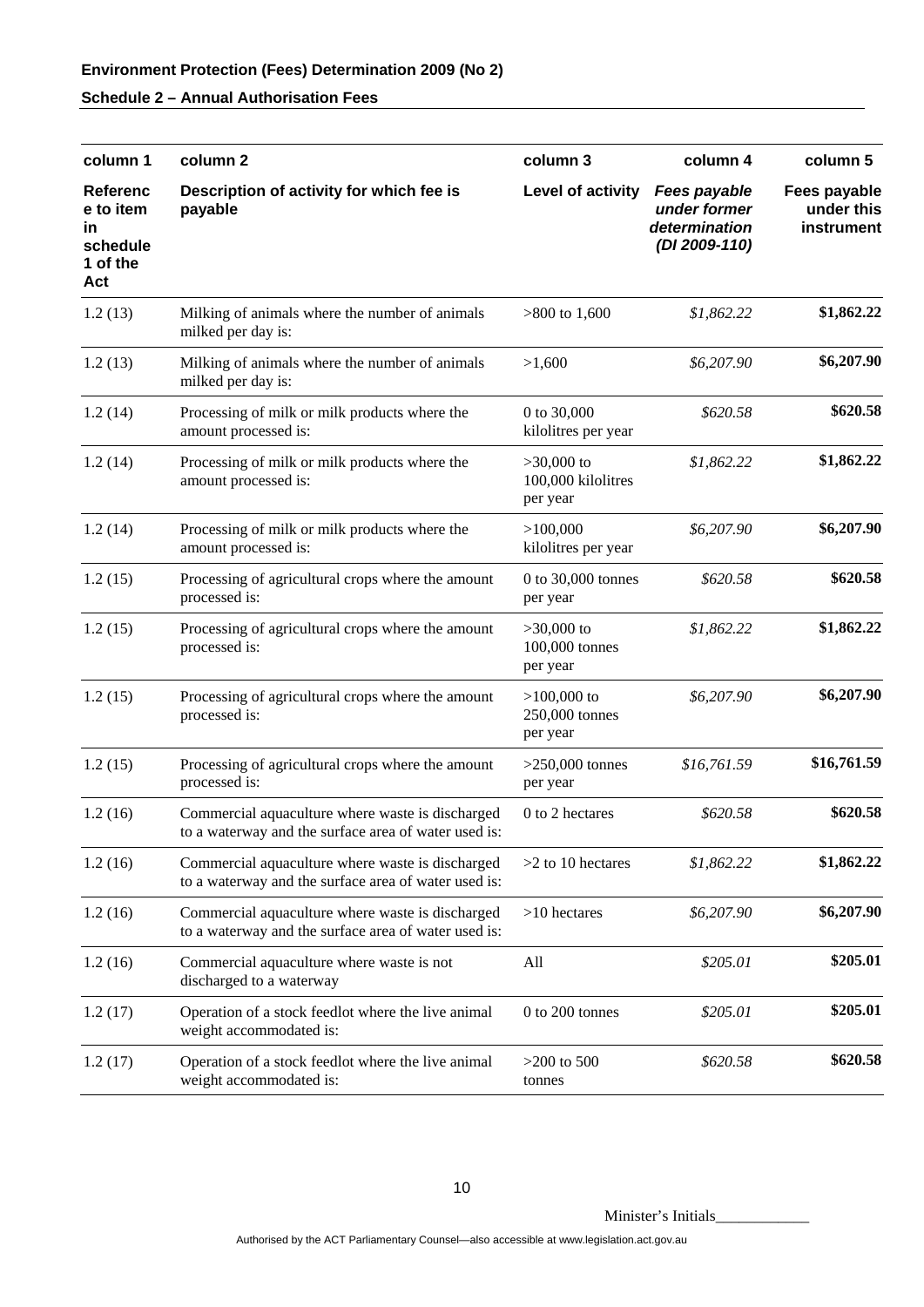| column 1                                                          | column 2                                                                                       | column 3                                         | column 4                                                              | column 5                                 |
|-------------------------------------------------------------------|------------------------------------------------------------------------------------------------|--------------------------------------------------|-----------------------------------------------------------------------|------------------------------------------|
| <b>Referenc</b><br>e to item<br>in<br>schedule<br>1 of the<br>Act | Description of activity for which fee is<br>payable                                            | Level of activity                                | <b>Fees payable</b><br>under former<br>determination<br>(DI 2009-110) | Fees payable<br>under this<br>instrument |
| 1.2(17)                                                           | Operation of a stock feedlot where the live animal<br>weight accommodated is:                  | $>500$ to 2,500<br>tonnes                        | \$1,862.22                                                            | \$1,862.22                               |
| 1.2(17)                                                           | Operation of a stock feedlot where the live animal<br>weight accommodated is:                  | $>2,500$ tonnes                                  | \$6,207.90                                                            | \$6,207.90                               |
| 1.2(18)                                                           | Keeping of poultry where the live animal weight of<br>birds accommodated is:                   | 0 to 180 tonnes                                  | \$205.01                                                              | \$205.01                                 |
| 1.2(18)                                                           | Keeping of poultry where the live animal weight of<br>birds accommodated is:                   | $>180$ to 375<br>tonnes                          | \$620.58                                                              | \$620.58                                 |
| 1.2(18)                                                           | Keeping of poultry where the live animal weight of<br>birds accommodated is:                   | $>375$ to 1,000<br>tonnes                        | \$1,862.22                                                            | \$1,862.22                               |
| 1.2(18)                                                           | Keeping of poultry where the live animal weight of<br>birds accommodated is:                   | $>1,000$ tonnes                                  | \$6,207.90                                                            | \$6,207.90                               |
| 1.2(19)                                                           | Operation of a commercial stock saleyard where the<br>live animal weight sold or exchanged is: | 0 to 10,000 tonnes<br>per year                   | \$205.01                                                              | \$205.01                                 |
| 1.2(19)                                                           | Operation of a commercial stock saleyard where the<br>live animal weight sold or exchanged is: | $>10,000$ to 25,000<br>tonnes per year           | \$620.58                                                              | \$620.58                                 |
| 1.2(19)                                                           | Operation of a commercial stock saleyard where the<br>live animal weight sold or exchanged is: | $>25,000$ tonnes to<br>60,000 tonnes per<br>year | \$1,862.22                                                            | \$1,862.22                               |
| 1.2(19)                                                           | Operation of a commercial stock saleyard where the<br>live animal weight sold or exchanged is: | $>60,000$ tonnes<br>per year                     | \$6,207.90                                                            | \$6,207.90                               |
| 1.2(20)                                                           | Operation of an abattoir where the live animal<br>weight processed is:                         | 0 to $30,000$ tonnes<br>per year                 | \$620.58                                                              | \$620.58                                 |
| 1.2(20)                                                           | Operation of an abattoir where the live animal<br>weight processed is:                         | $>30,000$ tonnes<br>per year                     | \$1,862.22                                                            | \$1,862.22                               |
| 1.2(21)                                                           | Commercial cleaning or carbonisation of wool                                                   | All                                              | \$620.58                                                              | \$620.58                                 |
| 1.2(22)                                                           | Tanning of animal skins or fellmongery activities<br>where the amount processed is:            | 0 to $10,000$ tonnes<br>per year                 | \$620.58                                                              | \$620.58                                 |
| 1.2(22)                                                           | Tanning of animal skins or fellmongery activities<br>where the amount processed is:            | $>10,000$ tonnes<br>per year                     | \$1,862.22                                                            | \$1,862.22                               |
| 1.2(23)                                                           | Outdoor concert activities where the venue has the<br>capacity to hold more than 2,000 people  | All                                              | \$205.01                                                              | \$205.01                                 |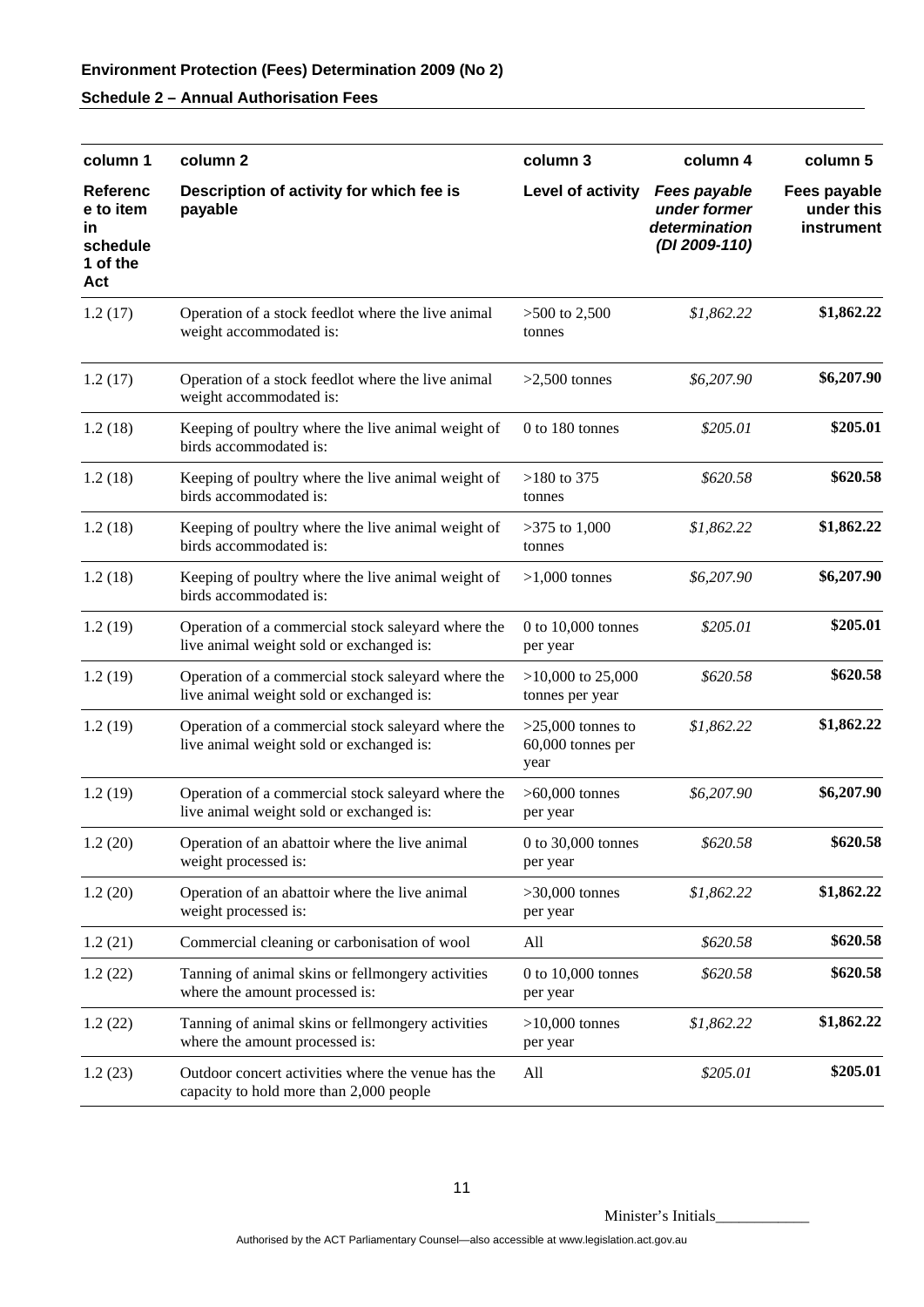| column 1                                                          | column <sub>2</sub>                                                                              | column 3                                            | column 4                                                              | column 5                                 |
|-------------------------------------------------------------------|--------------------------------------------------------------------------------------------------|-----------------------------------------------------|-----------------------------------------------------------------------|------------------------------------------|
| <b>Referenc</b><br>e to item<br>in<br>schedule<br>1 of the<br>Act | Description of activity for which fee is<br>payable                                              | Level of activity                                   | <b>Fees payable</b><br>under former<br>determination<br>(DI 2009-110) | Fees payable<br>under this<br>instrument |
| 1.2(24)                                                           | Management of a concert venue that has the capacity<br>to hold more than 2,000 people            | <b>Exhibition Park in</b><br>Canberra               | \$684.67                                                              | \$684.67                                 |
| 1.2(24)                                                           | Management of a concert venue that has the capacity<br>to hold more than 2,000 people            | Other than<br><b>Exhibition Park in</b><br>Canberra | \$205.01                                                              | \$205.01                                 |
| 1.2(25)                                                           | Electricity generation where the amount generated<br>is:                                         | 0 to 450 gigawatt<br>hours per year                 | \$3,103.87                                                            | \$3,103.87                               |
| 1.2(25)                                                           | Electricity generation where the amount generated<br>is:                                         | $>450$ to 1,000<br>gigawatt hours per<br>year       | \$8,070.29                                                            | \$8,070.29                               |
| 1.2(25)                                                           | Electricity generation where the amount generated<br>is:                                         | $>1,000$ to 4,000<br>gigawatt hours per<br>year     | \$20,486.41                                                           | \$20,486.41                              |
| 1.2(25)                                                           | Electricity generation where the amount generated<br>is:                                         | $>4,000$ gigawatt<br>hours per year                 | \$52,147.68                                                           | \$52,147.68                              |
| 1.2(26)                                                           | Motor racing events                                                                              | All                                                 | \$205.01                                                              | \$205.01                                 |
| 1.2(27)                                                           | Management of a motor racing venue                                                               | All                                                 | \$205.01                                                              | \$205.01                                 |
| 1.2(28)                                                           | Lighting, using or maintaining a fire in the open air<br>for the purpose of burning plant matter | All                                                 | \$205.01                                                              | \$205.01                                 |
| 1.2(29)                                                           | Commercial use of chemical products                                                              | All                                                 | \$205.01                                                              | \$205.01                                 |
| 1.2(30)                                                           | Storage of petroleum products where the design<br>storage capacity is:                           | $>50$ cubic metres<br>to $5,000$ cubic<br>metres    | \$993.15                                                              | \$620.58                                 |
| 1.2(30)                                                           | Storage of petroleum products where the design<br>storage capacity is:                           | $>5,000$ cubic<br>metres to 100,000<br>cubic metres | \$3,103.82                                                            | \$3,103.82                               |
| 1.2(30)                                                           | Storage of petroleum products where the design<br>storage capacity is:                           | $>100,000$ cubic<br>metres                          | \$8,070.29                                                            | \$8,070.29                               |
| 1.2(31)                                                           | Production of petroleum products where the amount<br>produced is:                                | 0 to 100 tonnes<br>per year                         | \$205.01                                                              | \$205.01                                 |
| 1.2(31)                                                           | Production of petroleum products where the amount<br>produced is:                                | $>100$ to 10,000<br>tonnes per year                 | \$3,103.82                                                            | \$3,103.82                               |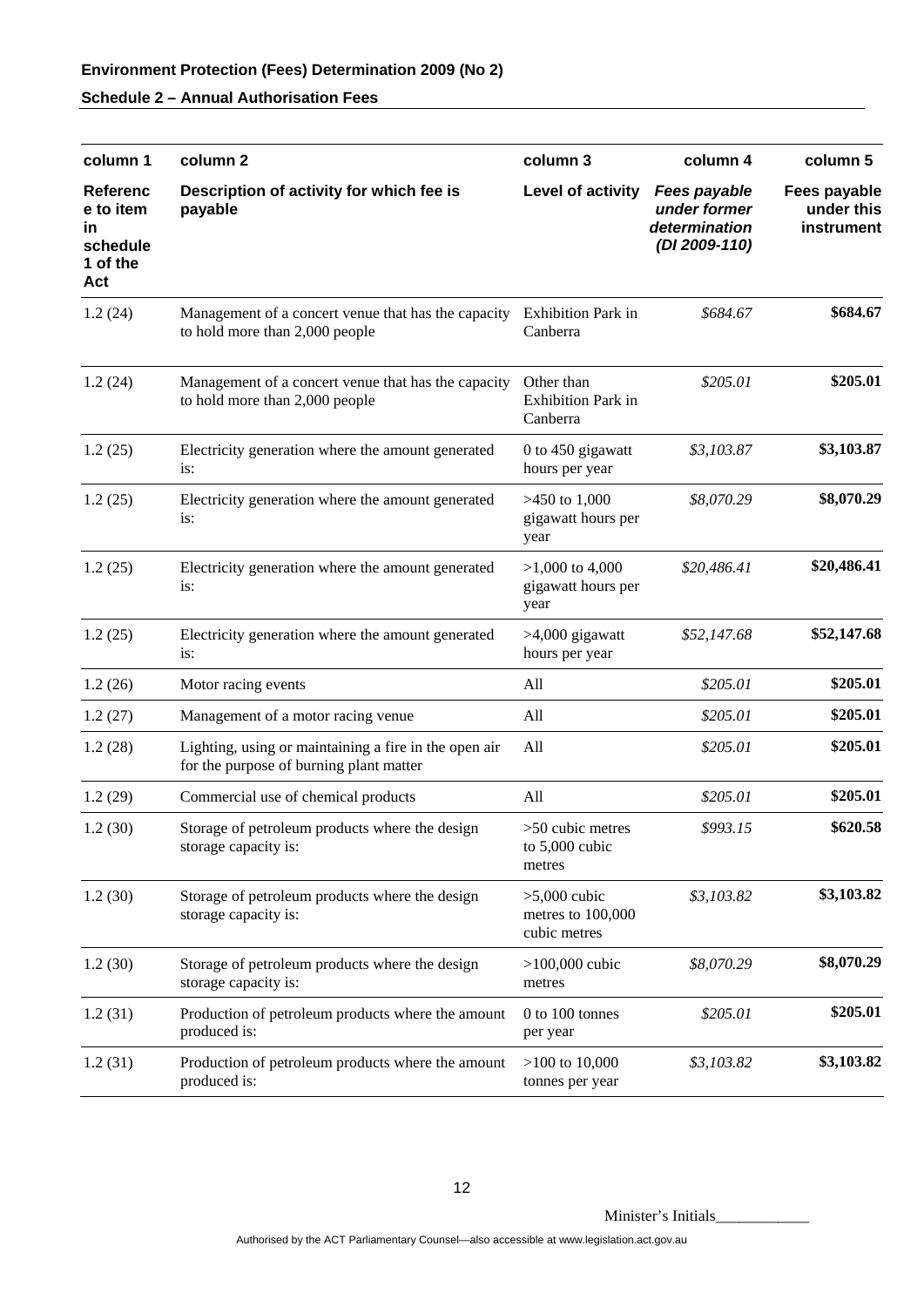| column 1                                                          | column <sub>2</sub>                                                           | column 3                                       | column 4                                                              | column 5                                 |
|-------------------------------------------------------------------|-------------------------------------------------------------------------------|------------------------------------------------|-----------------------------------------------------------------------|------------------------------------------|
| <b>Referenc</b><br>e to item<br>in<br>schedule<br>1 of the<br>Act | Description of activity for which fee is<br>payable                           | Level of activity                              | <b>Fees payable</b><br>under former<br>determination<br>(DI 2009-110) | Fees payable<br>under this<br>instrument |
| 1.2(31)                                                           | Production of petroleum products where the amount<br>produced is:             | $>10,000$ to<br>200,000 tonnes<br>per year     | \$8,070.29                                                            | \$8,070.29                               |
| 1.2(31)                                                           | Production of petroleum products where the amount<br>produced is:             | $>200,000$ to<br>500,000 tonnes<br>per year    | \$20,486.41                                                           | \$20,486.41                              |
| 1.2(31)                                                           | Production of petroleum products where the amount<br>produced is:             | $>500,000$ tonnes<br>per year                  | \$81,946.46                                                           | \$81,946.46                              |
| 1.2(32)                                                           | Waste oil recovery where the amount processed is:                             | 20 to 1,000 tonnes<br>per year                 | \$3,103.87                                                            | \$3,103.87                               |
| 1.2(32)                                                           | Waste oil recovery where the amount processed is:                             | $>1,000$ tonnes per<br>year                    | \$8,070.29                                                            | \$8,070.29                               |
| 1.2(33)                                                           | Helicopter facilities where the number of flights per<br>year is:             | 0 to 1,500                                     | \$620.58                                                              | \$620.58                                 |
| 1.2(33)                                                           | Helicopter facilities where the number of flights per<br>year is:             | $>1,500$ to 5,000                              | \$1,862.22                                                            | \$1,862.22                               |
| 1.2(33)                                                           | Helicopter facilities where the number of flights per<br>year is:             | >5,000                                         | \$6,207.90                                                            | \$6,207.90                               |
| 1.2(34)                                                           | Logging operations where the total area under forest<br>plantation is:        | 0 to 1,000<br>hectares                         | \$620.58                                                              | \$620.58                                 |
| 1.2(34)                                                           | Logging operations where the total area under forest<br>plantation is:        | $>1,000$ to 5,000<br>hectares                  | \$1,862.25                                                            | \$1,862.25                               |
| 1.2(34)                                                           | Logging operations where the total area under forest<br>plantation is:        | $>5,000$ to 10,000<br>hectares                 | \$3,724.66                                                            | \$3,724.66                               |
| 1.2(34)                                                           | Logging operations where the total area under forest<br>plantation is:        | $>10,000$ hectares                             | \$9,148.57                                                            | \$9,148.57                               |
| 1.2(35)                                                           | Commercial production of alcoholic beverages<br>where the amount produced is: | 0 to 21,000<br>kilolitres per year             | \$620.58                                                              | \$620.58                                 |
| 1.2(35)                                                           | Commercial production of alcoholic beverages<br>where the amount produced is: | $>21,000$ to 70,000<br>kilolitres per year     | \$1,862.22                                                            | \$1,862.22                               |
| 1.2(35)                                                           | Commercial production of alcoholic beverages<br>where the amount produced is: | $>70,000$ to<br>175,000 kilolitres<br>per year | \$6,207.90                                                            | \$6,207.90                               |
| 1.2(35)                                                           | Commercial production of alcoholic beverages<br>where the amount produced is: | >175,000<br>kilolitres per year                | \$16,761.59                                                           | \$16,761.59                              |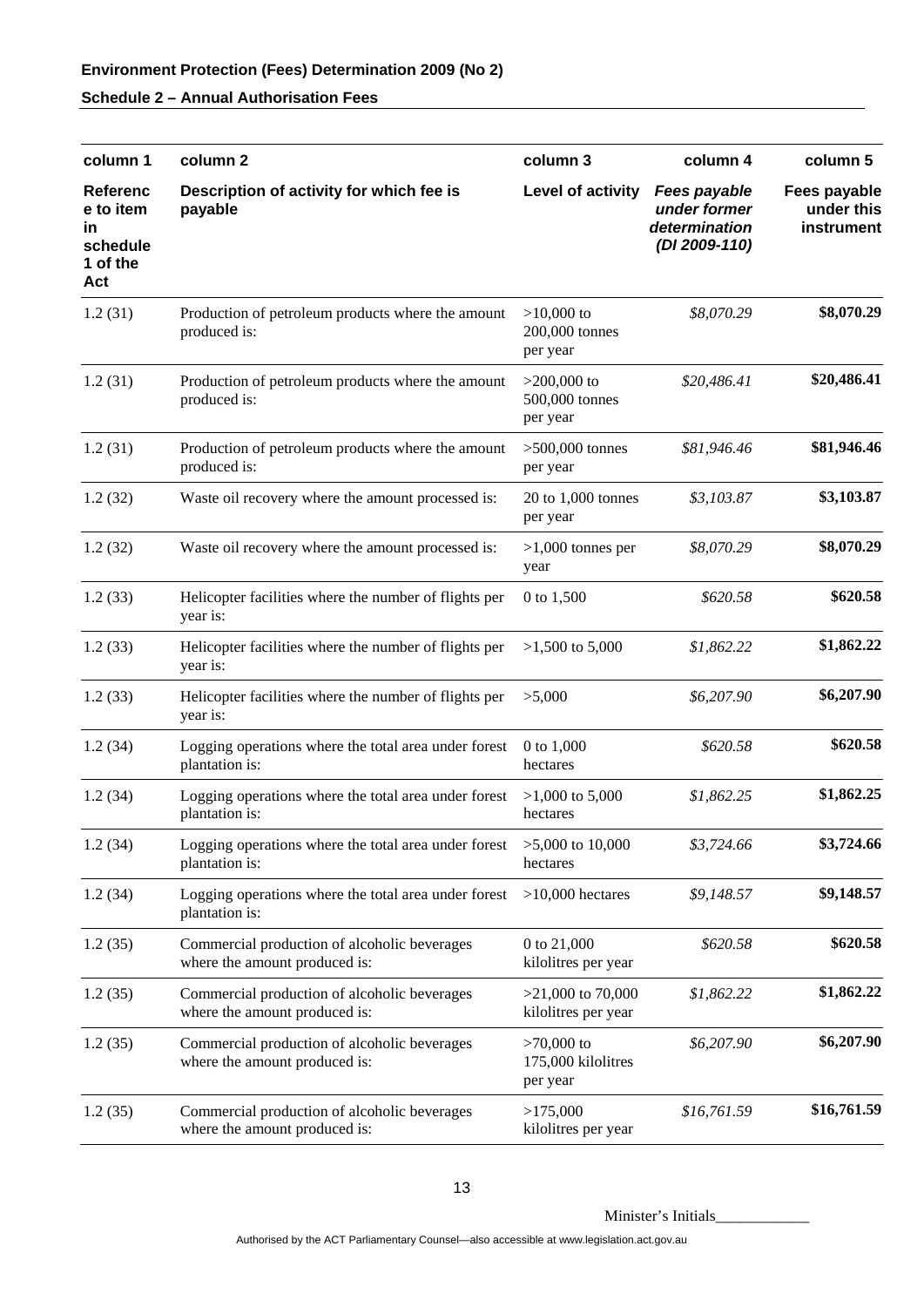| column 1                                                           | column <sub>2</sub>                                                          | column 3                                          | column 4                                                              | column 5                                 |
|--------------------------------------------------------------------|------------------------------------------------------------------------------|---------------------------------------------------|-----------------------------------------------------------------------|------------------------------------------|
| <b>Referenc</b><br>e to item<br>in.<br>schedule<br>1 of the<br>Act | Description of activity for which fee is<br>payable                          | Level of activity                                 | <b>Fees payable</b><br>under former<br>determination<br>(DI 2009-110) | Fees payable<br>under this<br>instrument |
| 1.2(36)                                                            | Application to land of biosolid products where the<br>amount applied is:     | $>500$ to 3,000<br>tonnes per year                | \$1,862.22                                                            | \$1,862.22                               |
| 1.2(36)                                                            | Application to land of biosolid products where the<br>amount applied is:     | $>3,000$ tonnes per<br>year                       | \$6,207.90                                                            | \$6,207.90                               |
| 1.2(37)                                                            | Composting activities where the amount of animal<br>waste received is:       | $0$ to 200 tonnes of<br>animal waste per<br>year  | \$620.58                                                              | \$620.58                                 |
| 1.2(37)                                                            | Composting activities where the amount of animal<br>waste received is:       | $>200$ tonnes<br>animal waste per<br>year         | \$1,862.22                                                            | \$1,862.22                               |
| 1.2(37)                                                            | Composting activities where the amount of plant<br>waste received is:        | $0$ to 5,000 tonnes<br>of plant waste per<br>year | \$620.58                                                              | \$620.58                                 |
| 1.2(37)                                                            | Composting activities where the amount of plant<br>waste received is:        | $>5,000$ tonnes of<br>plant waste per<br>year     | \$1,862.22                                                            | \$1,862.22                               |
| 1.2(38)                                                            | Wood or timber chipping, pulping or milling where<br>the amount produced is: | 0 to 30,000 cubic<br>metres per year              | \$620.58                                                              | \$620.58                                 |
| 1.2(38)                                                            | Wood or timber chipping, pulping or milling where<br>the amount produced is: | $>30,000$ to 70,000<br>cubic metres per<br>year   | \$1,862.22                                                            | \$1,862.22                               |
| 1.2(38)                                                            | Wood or timber chipping, pulping or milling where<br>the amount produced is: | $>70,000$ to<br>200,000 cubic<br>metres per year  | \$6,207.90                                                            | \$6,207.90                               |
| 1.2(38)                                                            | Wood or timber chipping, pulping or milling where<br>the amount produced is: | $>200,000$ cubic<br>metres per year               | \$16,761.59                                                           | \$16,761.59                              |
| 1.2(39)                                                            | Manufacture of things in furnaces or kilns where the<br>amount produced is:  | $0$ to $10,000$ tonnes<br>per year                | \$205.01                                                              | \$205.01                                 |
| 1.2(39)                                                            | Manufacture of things in furnaces or kilns where the<br>amount produced is:  | $>10,000$ to 30,000<br>tonnes per year            | \$993.15                                                              | \$993.15                                 |
| 1.2(39)                                                            | Manufacture of things in furnaces or kilns where the<br>amount produced is:  | $>30,000$ to 50,000<br>tonnes per year            | \$3,103.87                                                            | \$3,103.87                               |
| 1.2(39)                                                            | Manufacture of things in furnaces or kilns where the<br>amount produced is:  | $>50,000$ to<br>200,000 tonnes<br>per year        | \$8,070.29                                                            | \$8,070.29                               |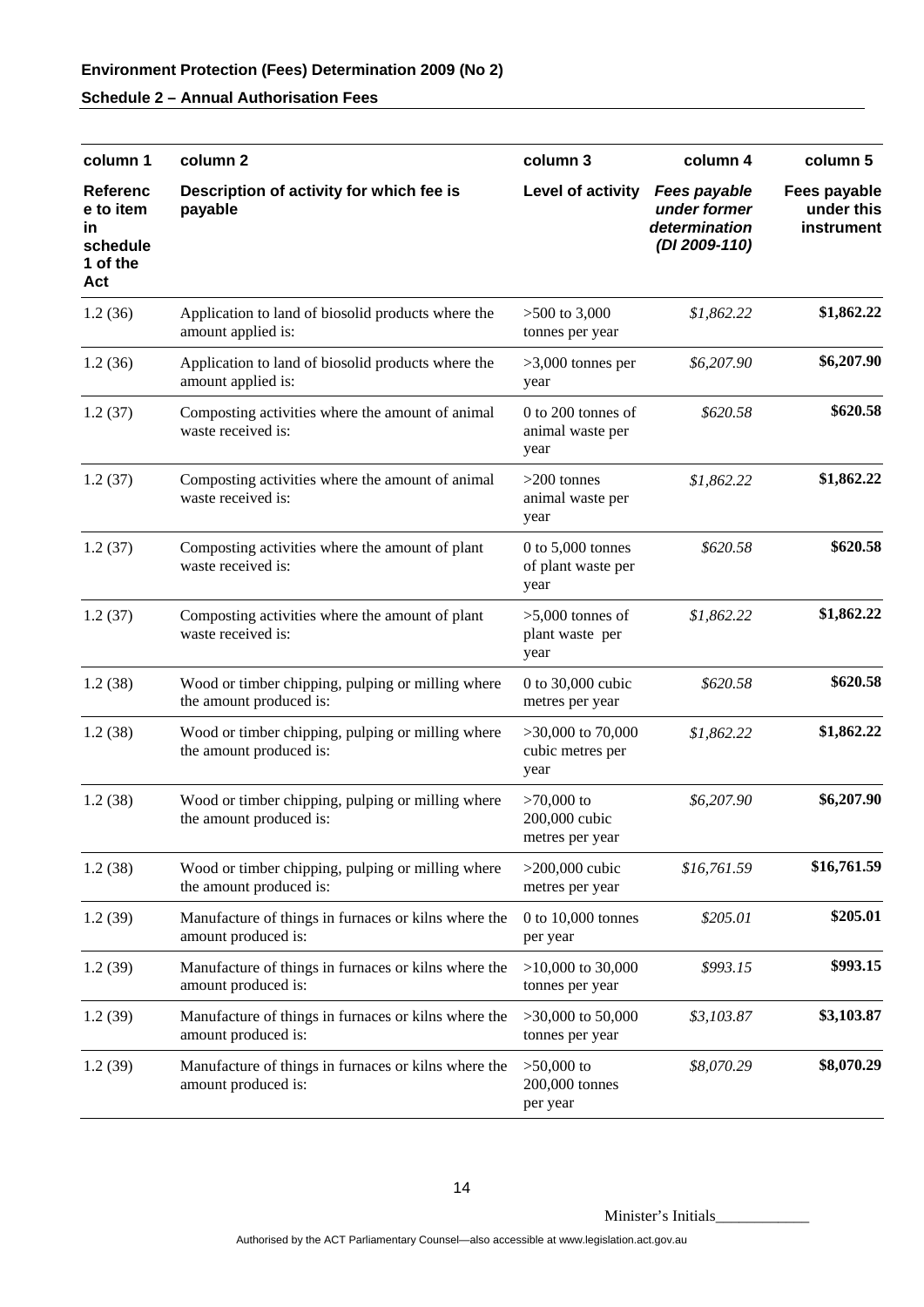| column 1                                                          | column <sub>2</sub>                                                               | column 3                                        | column 4                                                              | column 5                                 |
|-------------------------------------------------------------------|-----------------------------------------------------------------------------------|-------------------------------------------------|-----------------------------------------------------------------------|------------------------------------------|
| <b>Referenc</b><br>e to item<br>in<br>schedule<br>1 of the<br>Act | Description of activity for which fee is<br>payable                               | Level of activity                               | <b>Fees payable</b><br>under former<br>determination<br>(DI 2009-110) | Fees payable<br>under this<br>instrument |
| 1.2(39)                                                           | Manufacture of things in furnaces or kilns where the<br>amount produced is:       | $>200,000$ tonnes<br>per year                   | \$20,486.41                                                           | \$20,486.41                              |
| 1.2(40)                                                           | Commercial preservation of wood where the amount<br>processed is:                 | 0 to $5,000$ cubic<br>metres per year           | \$205.01                                                              | \$205.01                                 |
| 1.2(40)                                                           | Commercial preservation of wood where the amount<br>processed is:                 | $>5,000$ to 10,000<br>cubic metres per<br>year  | \$1,862.22                                                            | \$1,862.22                               |
| 1.2(40)                                                           | Commercial preservation of wood where the amount<br>processed is:                 | $>10,000$ to 30,000<br>cubic metres per<br>year | \$6,207.90                                                            | \$6,207.90                               |
| 1.2(40)                                                           | Commercial preservation of wood where the amount<br>processed is:                 | $>30,000$ cubic<br>metres per year              | \$16,761.59                                                           | \$16,761.59                              |
| 1.2(41)                                                           | Production of concrete or concrete products where<br>the amount produced is:      | 0 to $13,000$ cubic<br>metres per year          | \$620.58                                                              | \$620.58                                 |
| 1.2(41)                                                           | Production of concrete or concrete products where<br>the amount produced is:      | $>13,000$ to 25,000<br>cubic metres per<br>year | \$1,862.22                                                            | \$1,862.22                               |
| 1.2(41)                                                           | Production of concrete or concrete products where<br>the amount produced is:      | $>25,000$ to 50,000<br>cubic metres per<br>year | \$6,207.90                                                            | \$6,207.90                               |
| 1.2(41)                                                           | Production of concrete or concrete products where<br>the amount produced is:      | $>50,000$ cubic<br>metres per year              | \$16,761.59                                                           | \$16,761.59                              |
| 1.2(42)                                                           | Production of bituminous road building materials<br>where the amount produced is: | 0 to 30,000 tonnes<br>per year                  | \$1,862.22                                                            | \$1,862.22                               |
| 1.2(42)                                                           | Production of bituminous road building materials<br>where the amount produced is: | $>30,000$ to<br>100,000 tonnes<br>per year      | \$6,207.90                                                            | \$6,207.90                               |
| 1.2(42)                                                           | Production of bituminous road building materials<br>where the amount produced is: | $>100,000$ tonnes<br>per year                   | \$16,761.59                                                           | \$16,761.59                              |
| 1.2(43)                                                           | Crushing, grinding or separating of materials where<br>the amount processed is:   | 0 to 10,000 tonnes<br>per year                  | \$205.01                                                              | \$205.01                                 |
| 1.2(43)                                                           | Crushing, grinding or separating of materials where<br>the amount processed is:   | $>10,000$ to 30,000<br>tonnes per year          | \$620.58                                                              | \$620.58                                 |
| 1.2(43)                                                           | Crushing, grinding or separating of materials where<br>the amount processed is:   | $>30,000$ to<br>100,000 tonnes<br>per year      | \$1,862.22                                                            | \$1,862.22                               |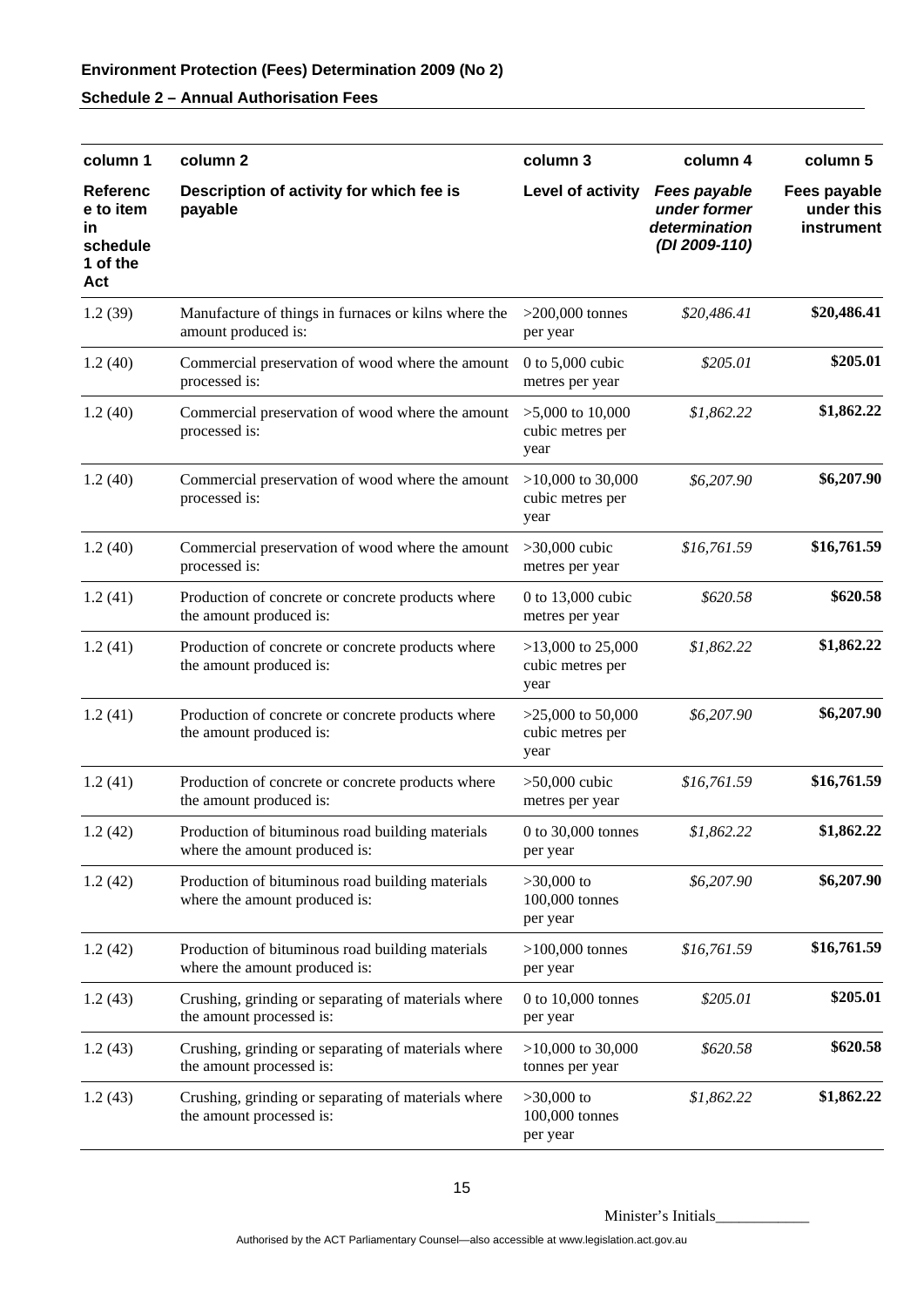| column 1                                                   | column <sub>2</sub>                                                                                       | column 3                                      | column 4                                                              | column 5                                 |
|------------------------------------------------------------|-----------------------------------------------------------------------------------------------------------|-----------------------------------------------|-----------------------------------------------------------------------|------------------------------------------|
| Referenc<br>e to item<br>in<br>schedule<br>1 of the<br>Act | Description of activity for which fee is<br>payable                                                       | Level of activity                             | <b>Fees payable</b><br>under former<br>determination<br>(DI 2009-110) | Fees payable<br>under this<br>instrument |
| 1.2(43)                                                    | Crushing, grinding or separating of materials where<br>the amount processed is:                           | $>100,000$ to<br>500,000 tonnes<br>per year   | \$6,207.90                                                            | \$6,207.90                               |
| 1.2(43)                                                    | Crushing, grinding or separating of materials where<br>the amount processed is:                           | $>500,000$ to<br>2,000,000 tonnes<br>per year | \$16,761.59                                                           | \$16,761.59                              |
| 1.2(43)                                                    | Crushing, grinding or separating of materials where<br>the amount processed is:                           | $>2,000,000$ tonnes<br>per year               | \$41,594.00                                                           | \$41,594.00                              |
| 1.2(44)                                                    | The sale or supply in the Territory of firewood to the All<br>person who intends to use it                |                                               | \$205.01                                                              | \$205.01                                 |
| 1.2(45)                                                    | Sale or supply in the Territory of firewood to a<br>person other than to the person who intends to use it | All                                           | \$205.01                                                              | \$205.01                                 |
| 1.2(46)                                                    | Preparation for sale or supply of firewood in the<br>Territory                                            | All                                           | \$205.01                                                              | \$205.01                                 |
| 1.2(47)                                                    | The operation of a firearm shooting range                                                                 | All                                           | \$205.01                                                              | \$205.01                                 |
| 1.3(1)                                                     | Manufacture of things in furnaces or kilns                                                                | All                                           | \$205.01                                                              | \$205.01                                 |
| 1.3(2)                                                     | Commercial preservation of wood                                                                           | All                                           | \$205.01                                                              | \$205.01                                 |
| 1.3(3)                                                     | Forestry activities                                                                                       | All                                           | \$2,056.98                                                            | \$2,056.98                               |
| 1.3(4)                                                     | Major land development or construction activities<br>on a site of 0.3 hectares or greater                 | All                                           | \$205.01                                                              | \$205.01                                 |
| 1.3(5)                                                     | Management of municipal services maintenance on<br>unleased land                                          | All                                           | \$2,056.98                                                            | \$2,056.98                               |
| 1.3(6)                                                     | Wastewater recycling activities                                                                           | All                                           | \$205.01                                                              | \$205.01                                 |
| 1.3(7)                                                     | Commercial collection of waste from commercial<br>premises                                                | All                                           | \$205.01                                                              | \$205.01                                 |

*Note* The fees set out in column 4 are for comparison purposes only.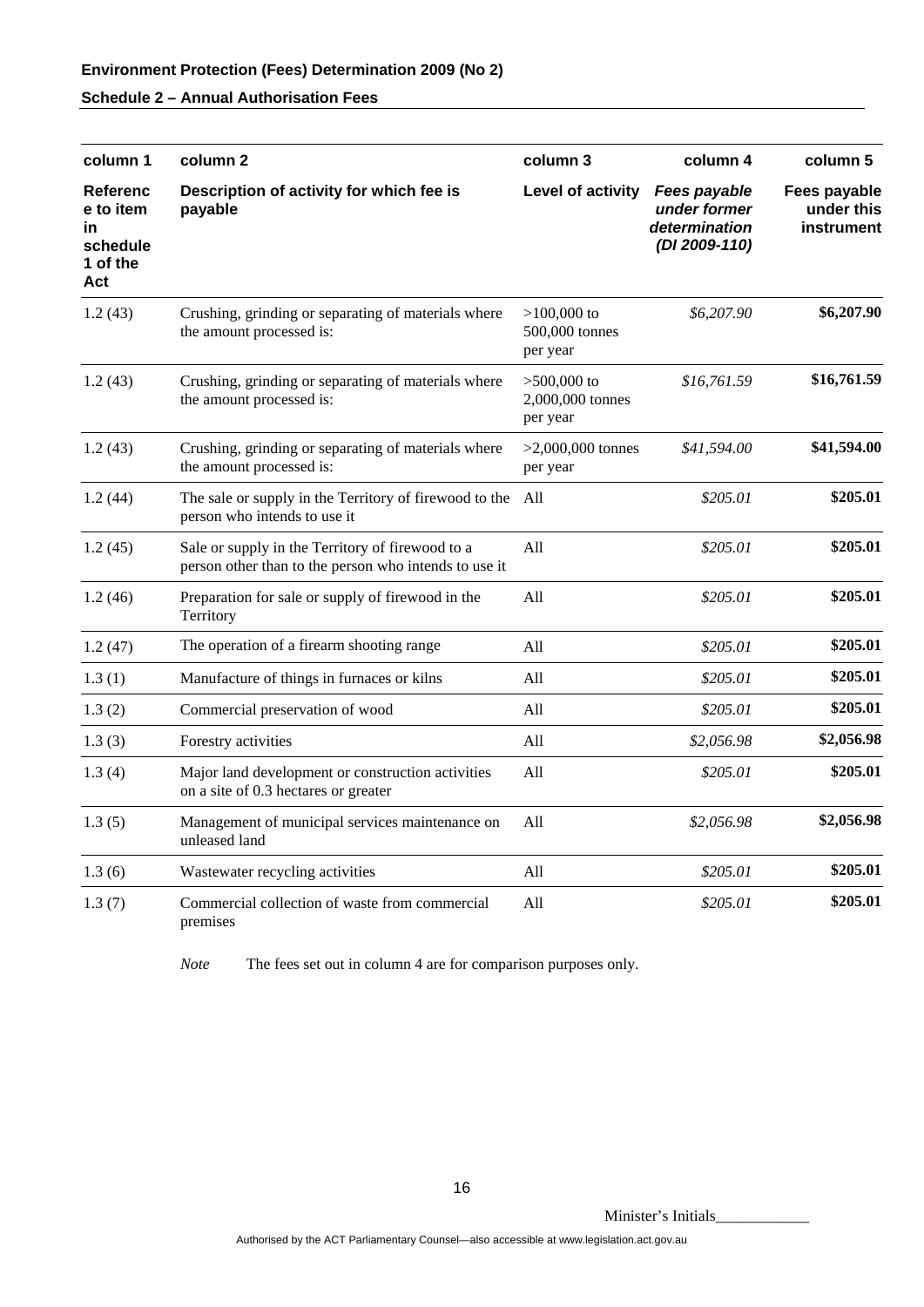#### **Part 1 – Annual Pollutant Fee - Calculation of amount of payments**

- 1. The Annual Pollutant Fee payable for an activity listed in part 3 of this schedule is:
	- (a) nil if the relevant authorisation fee for that activity listed in schedule 2 of this instrument is greater than or equal to the relevant pollutant fees; or
	- (b) the relevant pollutant fees for that activity, less the relevant authorisation fee listed in schedule 2 of this instrument - if the relevant authorisation fee is less than the relevant pollutant fees.
- 2. The *pollutant fee* for an activity listed in columns 2 and 3 of part 3 of this Schedule is equal to the pollutant fee unit for that activity listed in column 5 of part 3, multiplied by the assessable load of the pollutant.
- 3. The *assessable load* for the pollutant is equal to the concentration of the pollutant multiplied by the discharge weight or volume as defined in the environmental authorisation for the relevant activity. The unit of measure for assessable load is kilograms.
- 4. The *concentration of the pollutant* is the weight in kilograms of the pollutant per volume or weight of discharge from the relevant activity. Concentration and volume or weight of discharge is measured in accordance with the environmental authorisation for the relevant activity.

#### **Part 2 – Annual Pollutant Fee - Timing of payments**

- 1. (a) The annual fee for the purpose of an activity described in Schedule 1 clause 1.2 (10) of the Act is payable in four instalments of three months each.
	- (b) The commencement date for the instalments is the day after the date of effect or anniversary of effect of the authorisation. The commencement date for the second, third and fourth instalments each year is three months, six months and nine months respectively after the commencement date for the first instalment.
	- (c) Each instalment payments is payable within 60 days after the instalment finish date.
- 2. The fees for all other activities described in this Schedule are payable within 30 days after the date of effect or anniversary of effect of the authorisation.

| column 1                                           | column 2                                            | column 3             | column 4                                                       | column 5                                                         |
|----------------------------------------------------|-----------------------------------------------------|----------------------|----------------------------------------------------------------|------------------------------------------------------------------|
| Listing<br>activity for<br>which fee<br>is payable | Description of activity for<br>which fee is payable | Type of<br>pollutant | Fees payable<br>under former<br>determination<br>(DI 2009-110) | <b>Pollutant fee</b><br>unit payable<br>under this<br>instrument |
| 1.2(3)                                             | Commercial incineration $-$ Air                     | Arsenic              | \$112.75                                                       | \$112.75                                                         |
| 1.2(3)                                             | Commercial incineration $-$ Air                     | Benzene              | \$1.41                                                         | \$1.41                                                           |
| 1.2(3)                                             | Commercial incineration $-$ Air                     | Benzo[a]pyrenes      | \$64.90                                                        | \$64.90                                                          |
| 1.2(3)                                             | Commercial incineration $-$ Air                     | Fine particles       | \$0.26                                                         | \$0.26                                                           |
| 1.2(3)                                             | Commercial incineration – Air                       | Lead                 | \$23.34                                                        | \$23.34                                                          |
| 1.2(3)                                             | Commercial incineration - Air                       | Mercury              | \$232.31                                                       | \$232.31                                                         |

#### **Part 3 – Pollutant fee units**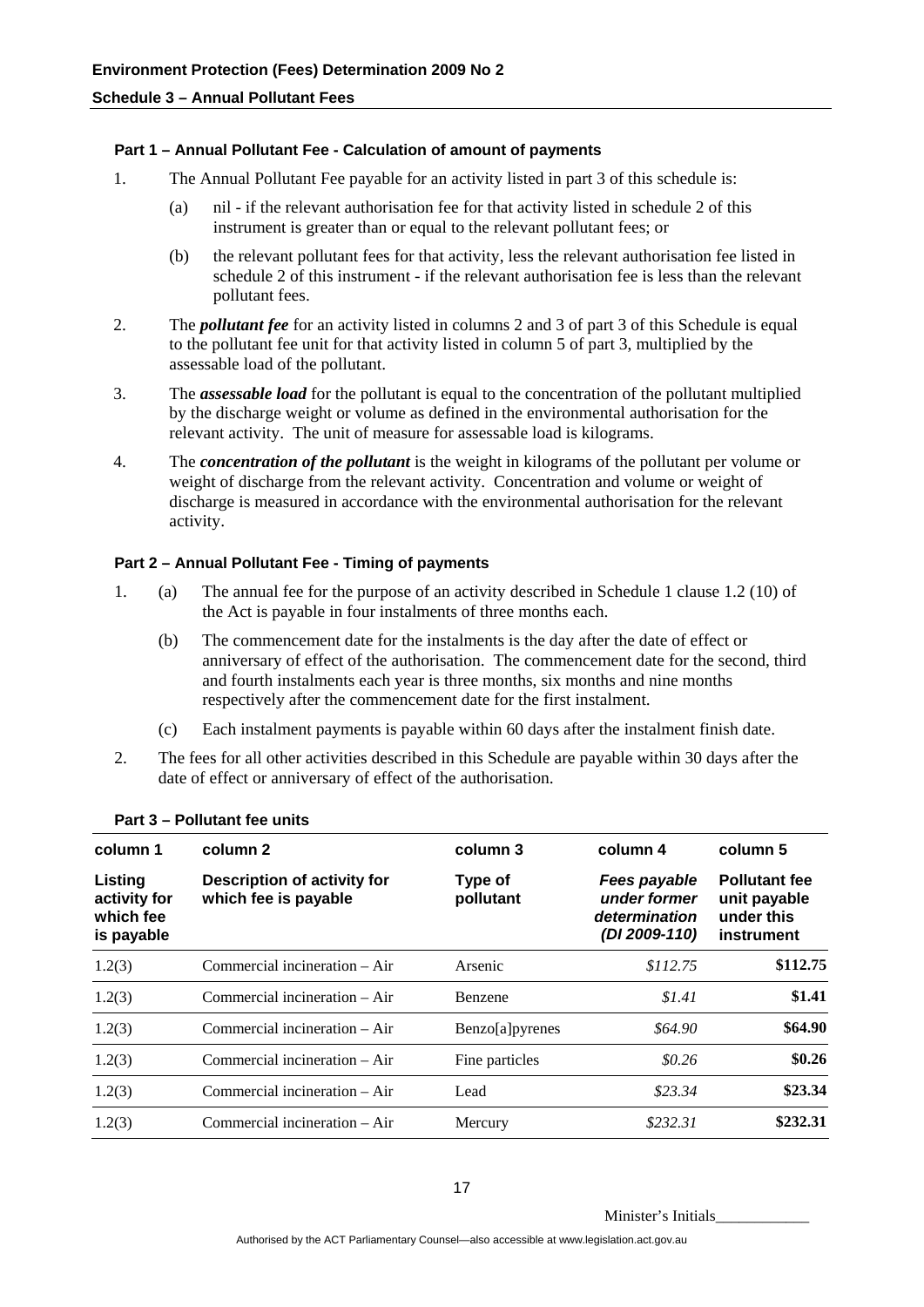## **Schedule 3 – Annual Pollutant Fees**

| column 1                                           | column <sub>2</sub>                                            | column 3                      | column 4                                                              | column 5                                                         |
|----------------------------------------------------|----------------------------------------------------------------|-------------------------------|-----------------------------------------------------------------------|------------------------------------------------------------------|
| Listing<br>activity for<br>which fee<br>is payable | Description of activity for<br>which fee is payable            | Type of<br>pollutant          | <b>Fees payable</b><br>under former<br>determination<br>(DI 2009-110) | <b>Pollutant fee</b><br>unit payable<br>under this<br>instrument |
| 1.2(3)                                             | Commercial incineration – Air                                  | Nitrogen Oxides               | \$0.010                                                               | \$0.010                                                          |
| 1.2(3)                                             | Commercial incineration - Air                                  | <b>Sulphur Oxides</b>         | \$0.004                                                               | \$0.004                                                          |
| 1.2(10)                                            | Sewage treatment $-0$ to 10,000<br>megalitres per year - water | Biochemical<br>Oxygen Demand  | \$0.002                                                               | \$0.002                                                          |
| 1.2(10)                                            | Sewage treatment $-0$ to 10,000<br>megalitres per year - water | Oil and grease                | \$0.228                                                               | \$0.228                                                          |
| 1.2(10)                                            | Sewage treatment $-0$ to 10,000<br>megalitres per year - water | Suspended solids              | \$0.240                                                               | \$0.240                                                          |
| 1.2(10)                                            | Sewage treatment $-0$ to 10,000<br>megalitres per year - water | Total nitrogen                | \$0.334                                                               | \$0.334                                                          |
| 1.2(10)                                            | Sewage treatment $-0$ to 10,000<br>megalitres per year - water | Total phosphorous             | \$6.23\$                                                              | \$6.23                                                           |
| 1.2(10)                                            | Sewage treatment $> 10,000$<br>megalitres per year - water     | Biochemical<br>Oxygen Demand  | \$0.002                                                               | \$0.002                                                          |
| 1.2(10)                                            | Sewage treatment $> 10,000$<br>megalitres per year - water     | Cadmium                       | \$210.29                                                              | \$210.29                                                         |
| 1.2(10)                                            | Sewage treatment $> 10,000$<br>megalitres per year - water     | Chromium                      | \$13.08                                                               | \$13.08                                                          |
| 1.2(10)                                            | Sewage treatment $> 10,000$<br>megalitres per year - water     | Copper                        | \$5.23                                                                | \$5.23                                                           |
| 1.2(10)                                            | Sewage treatment $> 10,000$<br>megalitres per year - water     | Lead                          | \$19.91                                                               | \$19.91                                                          |
| 1.2(10)                                            | Sewage treatment $> 10,000$<br>megalitres per year - water     | Mercury                       | \$564.39                                                              | \$564.39                                                         |
| 1.2(10)                                            | Sewage treatment $> 10,000$<br>megalitres per year - water     | Oil and grease                | \$0.227                                                               | \$0.227                                                          |
| 1.2(10)                                            | Sewage treatment $> 10,000$<br>megalitres per year - water     | Selenium                      | \$31.03                                                               | \$31.03                                                          |
| 1.2(10)                                            | Sewage treatment $> 10,000$<br>megalitres per year - water     | Suspended solids              | \$0.240                                                               | \$0.240                                                          |
| 1.2(10)                                            | Sewage treatment $> 10,000$<br>megalitres per year - water     | Total nitrogen                | \$0.330                                                               | \$0.330                                                          |
| 1.2(10)                                            | Sewage treatment $> 10,000$<br>megalitres per year - water     | Pesticides and<br><b>PCBs</b> | \$2,916.93                                                            | \$2,916.93                                                       |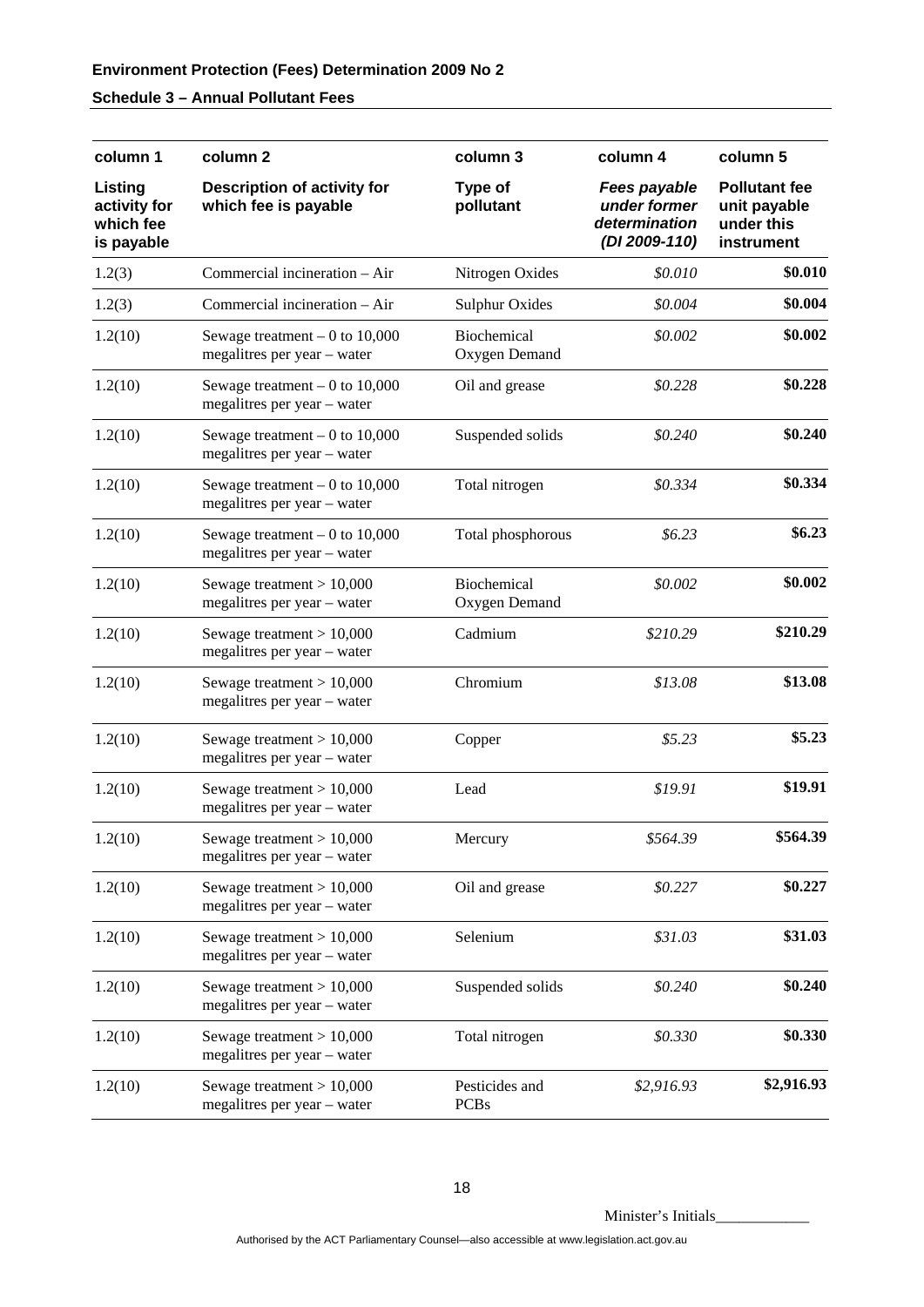## **Schedule 3 – Annual Pollutant Fees**

| column 1                                           | column <sub>2</sub>                                        | column 3                      | column 4                                                              | column 5                                                         |
|----------------------------------------------------|------------------------------------------------------------|-------------------------------|-----------------------------------------------------------------------|------------------------------------------------------------------|
| Listing<br>activity for<br>which fee<br>is payable | <b>Description of activity for</b><br>which fee is payable | Type of<br>pollutant          | <b>Fees payable</b><br>under former<br>determination<br>(DI 2009-110) | <b>Pollutant fee</b><br>unit payable<br>under this<br>instrument |
| 1.2(10)                                            | Sewage treatment $> 10,000$<br>megalitres per year – water | Total phosphorous             | \$6.20                                                                | \$6.20                                                           |
| 1.2(10)                                            | Sewage treatment $> 10,000$<br>megalitres per year - water | Zinc                          | \$0.023                                                               | \$0.023                                                          |
| 1.2(25)                                            | Electricity generation – Water                             | Salts                         | \$0.023                                                               | \$0.023                                                          |
| 1.2(25)                                            | Electricity generation - Water                             | <b>Suspended Solids</b>       | \$0.023                                                               | \$0.023                                                          |
| 1.2(25)                                            | Electricity generation $-$ Air                             | Nitrous Oxides                | \$0.24                                                                | \$0.24                                                           |
| 1.2(30)                                            | Storage of petroleum products – Air                        | Benzene                       | \$1.46                                                                | \$1.46                                                           |
| 1.2(30)                                            | Storage of petroleum products – Air                        | Volatile organic<br>compounds | \$0.011                                                               | \$0.011                                                          |
| 1.2(31)                                            | Production of petroleum products -<br>Air                  | Benzene                       | \$1.41                                                                | \$1.41                                                           |
| 1.2(31)                                            | Production of petroleum products -<br>Air                  | Volatile organic<br>compounds | \$0.011                                                               | \$0.011                                                          |
| 1.2(32)                                            | Recovery of waste petroleum<br>products - Water            | Oils and grease               | \$23.34                                                               | \$23.34                                                          |
| 1.2(32)                                            | Recovery of waste petroleum<br>products - Air              | Lead                          | \$0.011                                                               | \$0.011                                                          |
| 1.2(32)                                            | Recovery of waste petroleum<br>products - Air              | Volatile organic<br>compounds | \$0.23                                                                | \$0.23                                                           |
| 1.2(39)                                            | Manufacture of things in furnaces or<br>kilns – Air        | Coarse particles              | \$0.034                                                               | \$0.034                                                          |
| 1.2(39)                                            | Manufacture of things in furnaces or<br>kilns – Air        | Fine particles                | \$0.25                                                                | \$0.25                                                           |
| 1.2(39)                                            | Manufacture of things in furnaces or<br>kilns - Air        | Fluoride                      | \$0.18                                                                | \$0.18                                                           |
| 1.2(39)                                            | Manufacture of things in furnaces or<br>kilns – Air        | Sulphur oxides                | \$0.004                                                               | \$0.004                                                          |
| 1.2(39)                                            | Manufacture of things in furnaces or<br>kilns - Air        | Nitrogen oxides               | \$0.011                                                               | \$0.011                                                          |

*Note* The fees set out in column 4 are for comparison purposes only.